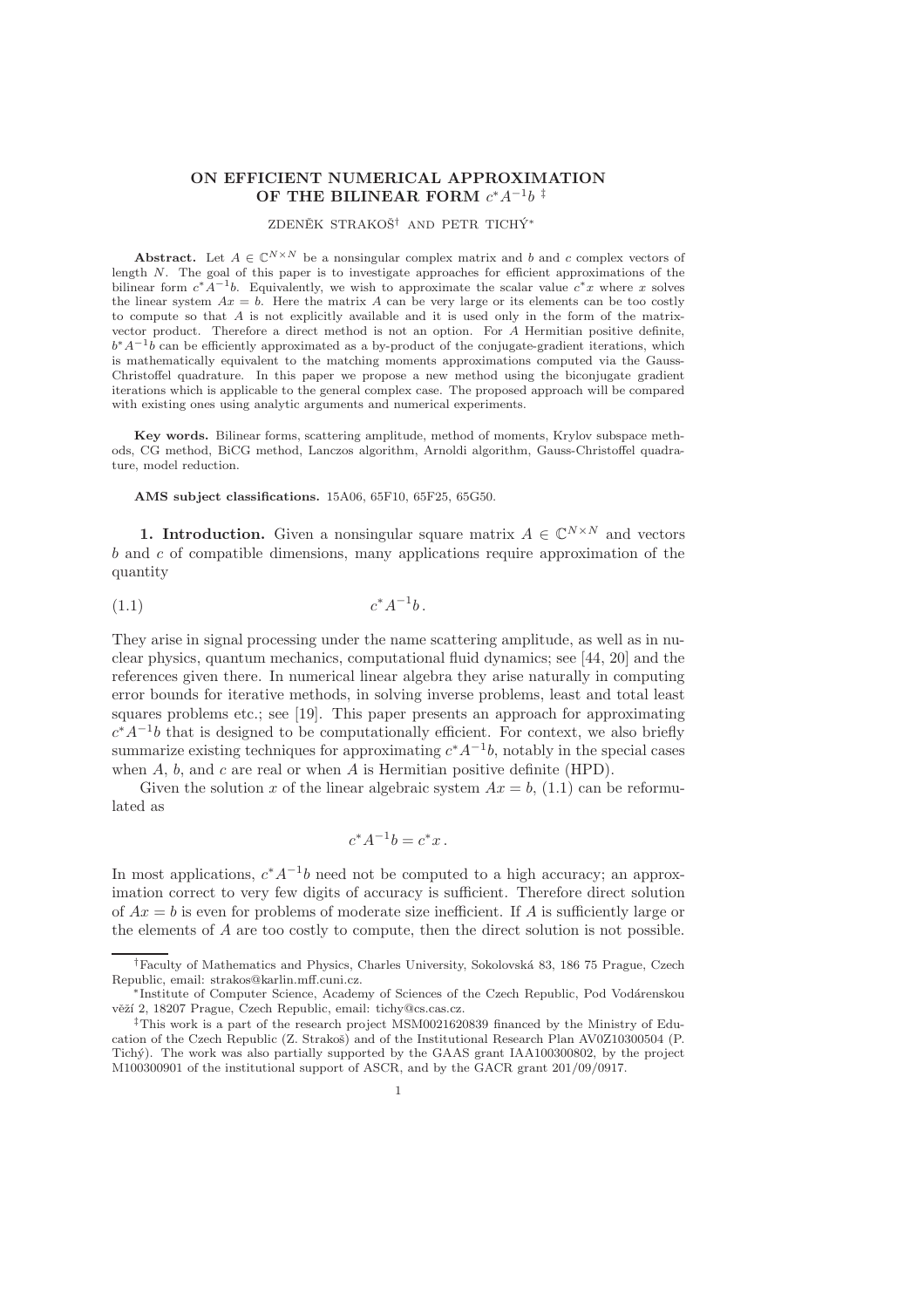A strategy used by several authors is to generate a sequence  $\{x_k\}$  of approximate solutions to  $Ax = b$  using a Krylov subspace method, and to approximate  $c^*A^{-1}b$ by  $c^*x_n$  for sufficiently large n. However, even when A is HPD, this approximation may require a large number of iterations as a result of rounding errors affecting  $x_n$ ; see [52, 53]. A variety of approaches for approximating  $c^* A^{-1} b$  have been developed based on quadrature and moments; see, for example, [17]. The extensive literature about connections between moments, iterative methods, and model reduction is too large to summarize here; we mention, as five examples among hundreds, [24, 13, 4, 2] and [11]. The same is true for related literature in the area of physical chemistry and solid state physics computations; for reviews of early papers see [23, 40, 45]. The mathematical roots can be found in the work on orthogonal polynomials and continued fractions by Chebyshev [7] and Stieltjes [49].

The ideas in this paper for the general complex case (which includes also real nonsymmetric case) are based on non-Hermitian generalizations of Vorobyev moment problems [55] (to be defined in Section 2). Algorithmically, this paper extends the results presented in [52, 53] from the HPD case and the conjugate gradient method (CG) to the general complex case and the biconjugate gradient method (BiCG).

2. Matching moments in Krylov subspace methods and the Vorobyev moment problem. To motivate our approach, Sections  $2.1-2.2$  summarize some of the well known connections between two Krylov subspace methods, model reduction, and moments. In Krylov subspace methods it might be convenient to consider nonzero initial approximations  $x_0$  and  $y_0$  to the solutions of  $Ax = b$  and  $A^*y = c$  respectively. That is equivalent to applications of the same methods, with the zero initial approximations, to  $A\mathbf{x} = \mathbf{b}$  respectively  $A^*\mathbf{y} = \mathbf{c}$ , where  $\mathbf{b} = b - Ax_0$ ,  $\mathbf{c} = c - A^*y_0$  are the initial residuals and  $\mathbf{x} = x - x_0$ ,  $\mathbf{y} = y - y_0$  are unknown. Using

$$
c^*A^{-1}b = c^*x_0 + y_0^*b + c^*A^{-1}b,
$$

 $c^*A^{-1}b$  can always be approximated via  $c^*A^{-1}b$  using zero initial approximations of x, y. Throughout this paper we will therefore consider, with no loss of generality, zero initial approximations.

**2.1.** Lanczos algorithm as model reduction. Let  $A \in \mathbb{C}^{N \times N}$  be a nonsingular matrix and the vectors  $v_1$  and  $w_1$  of length N satisfy  $||v_1|| = 1$ ,  $w_1^* v_1 = 1$ . The *n*th step of the non-Hermitian Lanczos algorithm applied to A with the starting vectors  $v_1$  and  $w_1$  is associated with the following relations

(2.1) 
$$
AV_n = V_n T_n + \delta_{n+1} v_{n+1} e_n^T,
$$

$$
A^* W_n = W_n T_n^* + \beta_{n+1}^* w_{n+1} e_n^T,
$$

where  $W_n^* V_n = I$ ,  $T_n = W_n^* A V_n$ ,  $||v_{n+1}|| = 1$ ,  $w_{n+1}^* v_{n+1} = 1$ , and the main diagonal, the first subdiagonal and the first superdiagonal of  $T_n$  are given by  $\gamma_1, \ldots, \gamma_n$ ,  $\delta_2, \ldots, \delta_n$ , and  $\beta_2, \ldots, \beta_n$  respectively,  $\delta_\ell > 0$ ,  $\beta_\ell \neq 0$ ,  $\ell = 2, \ldots, n$ ; see, e.g., [41, Section 7.1]. Here it is assumed that the algorithm does not break down in steps 1 through n. The columns of  $V_n$  form a basis of  $\mathcal{K}_n(A, v_1)$ ,

$$
\mathcal{K}_n(A, v_1) \equiv \text{span}\{v_1, Av_1, \ldots, A^{n-1}v_1\} = \text{span}\{v_1, \ldots, v_n\},\,
$$

while the columns of  $W_n$  form a basis of  $\mathcal{K}_n(A^*, w_1)$ . Under the given assumption on existence of the steps 1 through  $n$ , the non-Hermitian Lanczos algorithm represents the reduction of the *original model* which consists of the matrix A and two vectors  $v_1$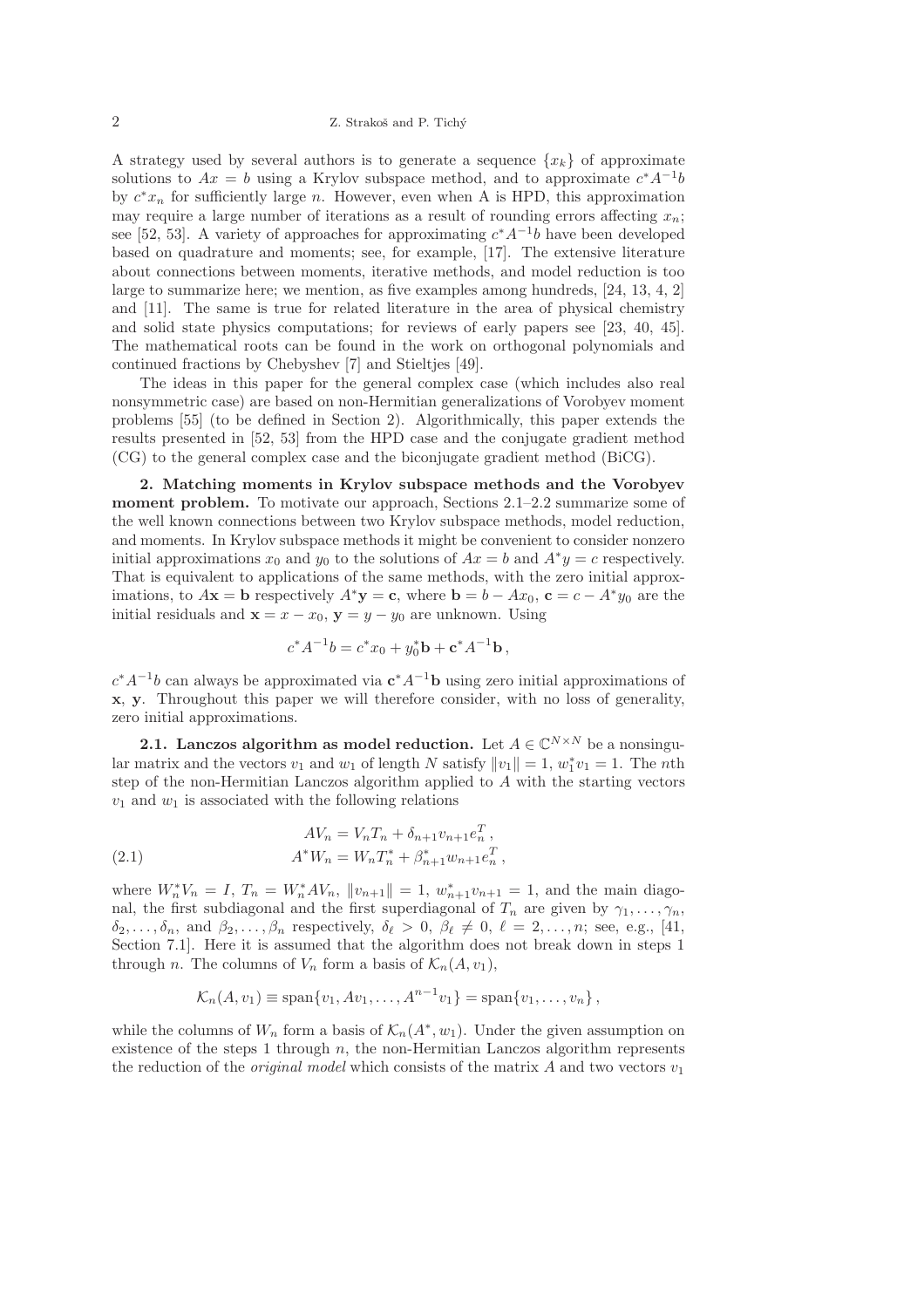and  $w_1$  to the *reduced model* which consists of the matrix  $T_n$  and two identical vectors  $e_1$  and  $e_1$ . The reduced model matches the first  $2n$  moments

(2.2) 
$$
w_1^* A^k v_1 = e_1^T T_n^k e_1, \quad k = 0, 1, ..., 2n - 1.
$$

Relation (2.2) can be derived from the Vorobyev moment problem, which is to determine a linear operator  $A_n$  on  $\mathcal{K}_n(A, v_1)$  such that

(2.3) 
$$
A_n^j v_1 = A^j v_1, \quad j = 1, ..., n-1, \text{ and } A_n^n v_1 = V_n W_n^* A^n v_1.
$$

Defining  $A_n$  as the restriction of A to  $\mathcal{K}_n(A, v_1)$  projected orthogonally to  $\mathcal{K}_n(A^*, w_1)$ (which represents an oblique projection to  $\mathcal{K}_n(A, v_1)$ )

(2.4) 
$$
A_n = V_n W_n^* A V_n W_n^*,
$$

it follows from the relation  $T_n = W_n^* A V_n$  that

$$
(2.5) \t\t A_n = V_n T_n W_n^*
$$

and

(2.6) 
$$
w_1^* A^k v_1 = w_1^* A_n^k v_1 = e_1^T T_n^k e_1, \quad k = 0, 1, ..., 2n - 1;
$$

see [51]. The matching moment property (2.2) of the non-Hermitian Lanczos algorithm will be linked with the new numerical approximation of the bilinear form (1.1) proposed in Section 3.1.

If A is Hermitian and  $w_1 = v_1$ , the non-Hermitian Lanczos algorithm reduces to the Hermitian Lanczos algorithm that is associated with the relation

$$
AV_n = V_n T_n + \delta_{n+1} v_{n+1} e_n^T,
$$

where  $T_n$  is the Jacobi matrix, and  $V_n^*V_n = I$ . In this case, the linear operator  $A_n$ is the restriction of A to  $\mathcal{K}_n(A, v_1)$  projected orthogonally to  $\mathcal{K}_n(A, v_1)$ . For more details see [55, Chapter III, Sections 2-4], with the summary given in [51].

2.2. Arnoldi algorithm as model reduction. The model reduction represented by the Lanczos algorithm matches the first  $2n$  moments (2.2). In the non-Hermitian case, the matrix  $T_n$  in (2.2) is determined by oblique projections. This may affect in a negative way conveying information from the original to the reduced model. We therefore need to compare the new numerical approximation proposed in Section 3.1 with the model reduction determined by orthogonal projections. This in the non-Hermitian case leads to long recurrences and the Arnoldi algorithm.

Let  $A \in \mathbb{C}^{N \times N}$  be a nonsingular matrix, let  $v_1$  and  $u_1$  be vectors of length N,  $||v_1|| = ||u_1|| = 1$ . The nth step of the Arnoldi algorithm applied to A with  $v_1$  is associated with the relation

(2.7) 
$$
AV_n = V_n H_n + h_{n+1,n} v_{n+1} e_n^T,
$$

where  $V_n^*V_n = I_n$ ,  $H_n = V_n^*AV_n$ ,  $V_n^*v_{n+1} = 0$ , and  $H_n$  is the upper Hessenberg matrix with positive entries on the first subdiagonal; see, e.g., [41, Section 6.3]. The matching moment property of the Arnoldi algorithm can be expressed in the form

(2.8) 
$$
u_1^* A^k v_1 = u_1^* V_n H_n^k e_1 = t_n^* H_n^k e_1, \quad k = 0, \dots, n-1,
$$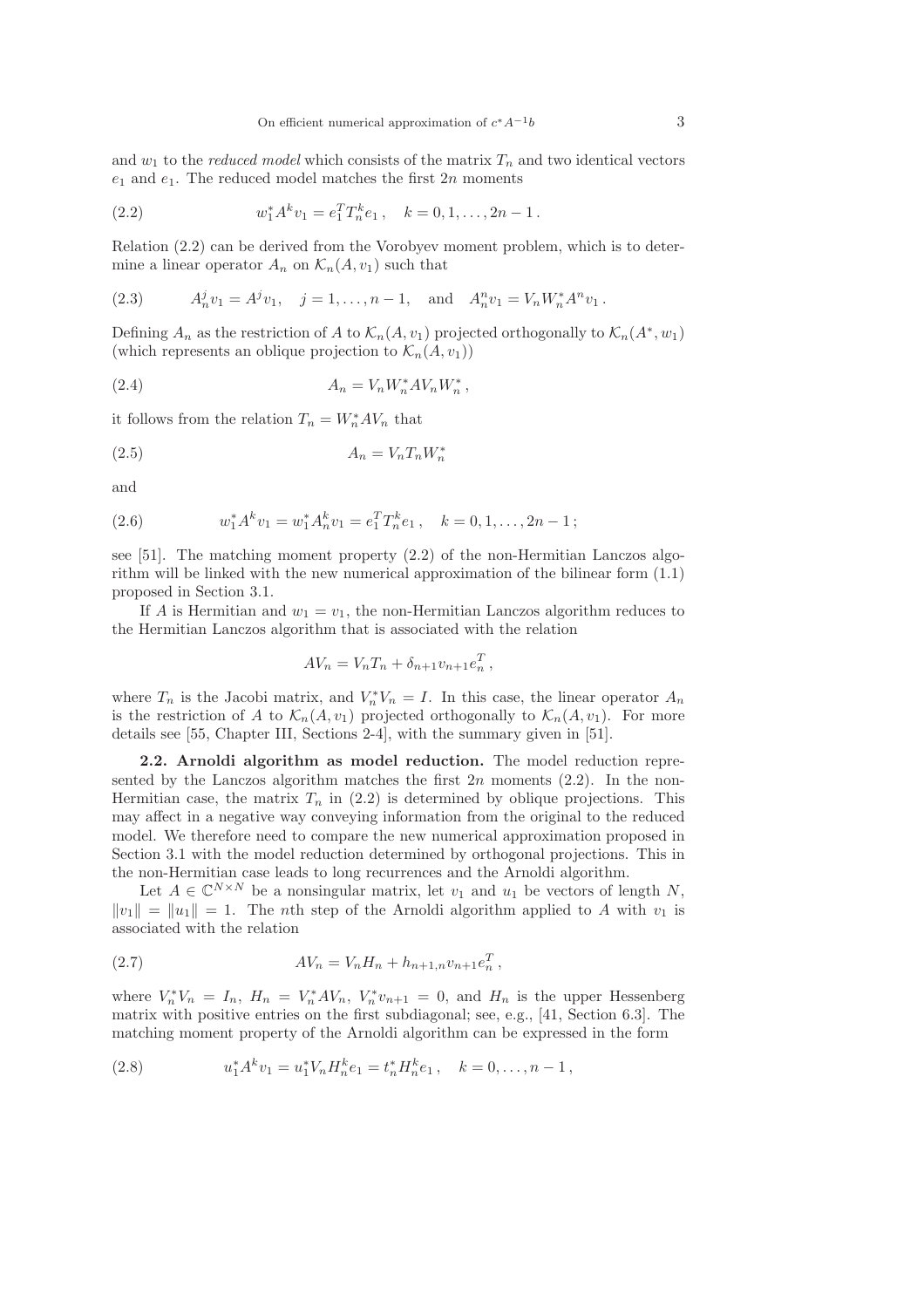where  $u_1 \equiv V_n t_n + u_1^{\perp} = V_n(V_n^* u_1) + u_1^{\perp}$ , and  $u_1^{\perp}$  is the component of  $u_1$  orthogonal to  $\mathcal{K}_n(A, v_1)$ . With  $u_1 = v_1$  we can add one more moment. To derive (2.8), we invoke the Vorobyev moment problem linked with the Arnoldi algorithm, which is to determine a linear operator on  $\mathcal{K}_n(A, v_1)$  such that

(2.9) 
$$
A_n^j v_1 = A^j v_1, \quad j = 1, ..., n-1, \text{ and } A_n^n v_1 = V_n V_n^* A^n v_1.
$$

Defining  $A_n$  as the restriction of A to  $\mathcal{K}_n(A, v_1)$  projected orthogonally to  $\mathcal{K}_n(A, v_1)$ 

(2.10) 
$$
A_n = V_n V_n^* A V_n V_n^*,
$$

it follows from the relation  $H_n = V_n^* A V_n$  that

$$
(2.11)\qquad \qquad A_n = V_n H_n V_n^*
$$

and

(2.12) 
$$
u_1^* A^k v_1 = u_1^* A_n^k v_1 = t_n^* H_n^k e_1, \quad k = 0, 1, \dots, n-1.
$$

Since A is non-Hermitian, the matching moment property can not in general be extended beyond  $n$  moments; see [51].

3. Numerical approximation of the bilinear form  $c^*A^{-1}b$ . The relationship of CG to the Gauss-Christoffel quadrature, continued fractions and moments was pointed out in the founding paper by Hestenes and Stiefel [29, Sections 14–18]; see also [55, Chapter III, Section 2, pp. 53 and 59] and the summary in [34, pp. 483–484 and p. 493]. In the framework of the Vorobyev moment problem, CG and the Hermitian Lanczos algorithm, the non-Hermitian Lanczos algorithm and the Arnoldi algorithm look for a reduced order operator  $A_n$  (see (2.5) and (2.11)), with the property of matching the maximal number of moments; see  $(2.6)$  and  $(2.12)$ . An approximation of the bilinear form  $c^*A^{-1}b$  can be then expressed as

$$
(3.1) \t\t c^* A_n^{-1} b,
$$

where  $A_n^{-1}$  is the matrix representation of the inverse of the reduced order operator  $A_n$  which is restricted onto  $\mathcal{K}_n(A, b)$ ; see, e.g., [30, p. 79]. As an example,

$$
(3.2)\qquad \qquad A_n^{-1} = V_n T_n^{-1} W_n^*
$$

holds for the non-Hermitian Lanczos algorithm (see  $(2.5)$ ). Considering the starting vectors  $v_1 = b/||b||$  and  $w_1 = c||b||/c^*b$ , we get

(3.3) 
$$
c^* A_n^{-1} b = \frac{c^* b}{\|b\|} w_1^* V_n T_n^{-1} W_n v_1 \|b\| = (c^* b) e_1^T T_n^{-1} e_1.
$$

To our knowledge, the formula  $e_1^T T_n^{-1} e_1$  was used for the symmetric positive definite case for the first time by Golub and coworkers [8, 15, 9]; for a survey see, e.g., [19], [34, Section 3.3], [16, part V, with the commentary given by Gautschi]. In this section we propose new ways of computing  $c^* A_n^{-1} b$  using the BiCG-related methods and relate them to existing approaches.

Our results presented below can be derived without using (3.3) and even without mentioning the Vorobyev moment problem. In order to get an insight into the problem of approximating the bilinear form  $c^*A^{-1}b$  (see, e.g., the brief discussion of the Arnoldi algorithm and BiCG in the last section of this paper), this link is, in our opinion, important, similarly as the link with the Gauss-Christoffel quadrature is important for understanding the behavior of the Lanczos algorithm and CG; see, e.g., [29, 25], [21, Section 5 on rounding error analysis].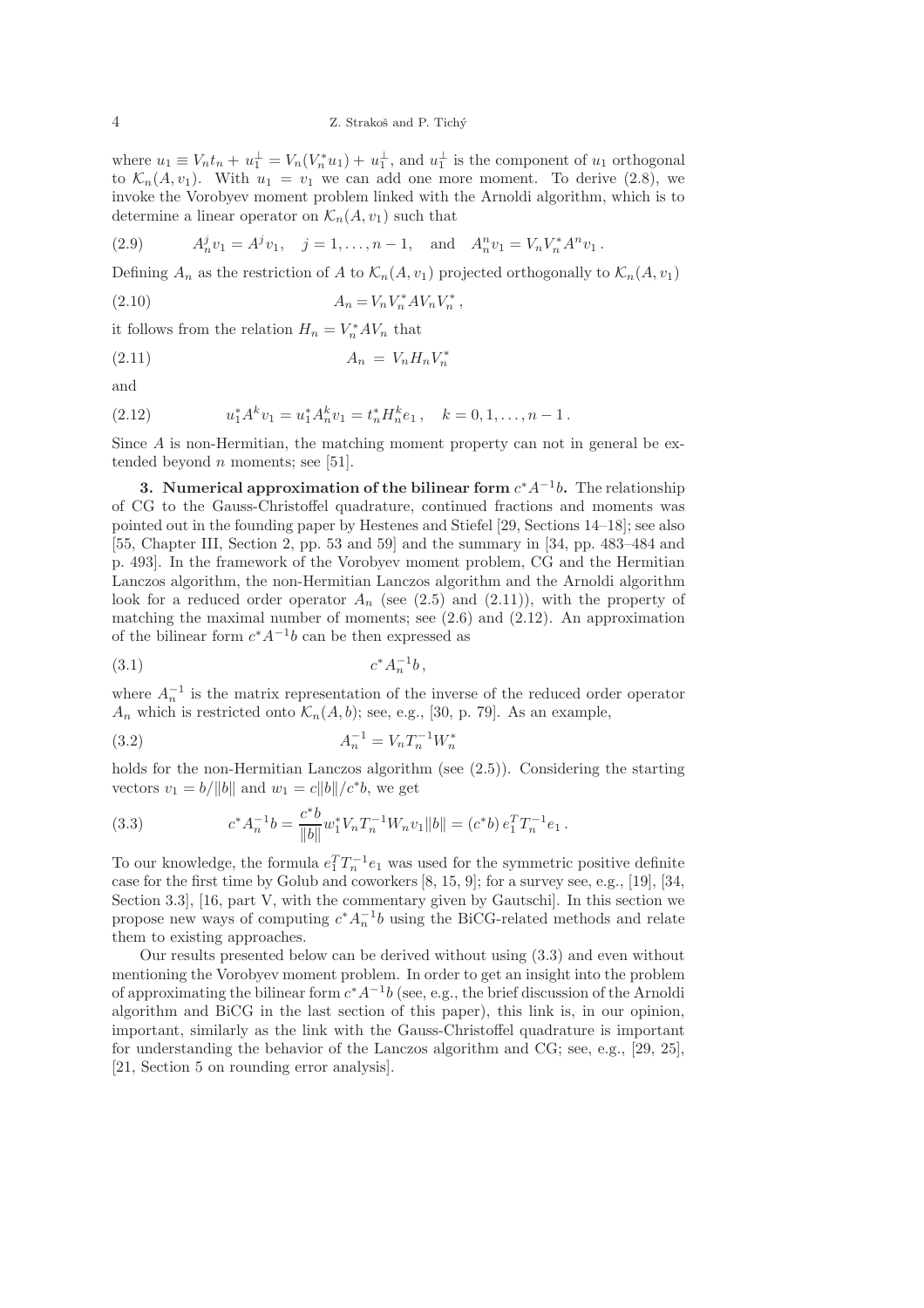3.1. Approximation based on the BiCG method. The BiCG method [33, 10] (see Algorithm 1) solves simultaneously the primal and dual systems of linear algebraic equations  $Ax = b$  and  $A^*y = c$ ; see [50, 20]. BiCG computes sequences of approximations  $\{x_n\}$  and  $\{y_n\}$  such that  $x_n \in \mathcal{K}_n(A, b)$  and  $y_n \in \mathcal{K}_n(A^*, c)$ , while

(3.4) 
$$
r_n \equiv b - Ax_n \perp \mathcal{K}_n(A^*, c), \qquad s_n \equiv c - A^* y_n \perp \mathcal{K}_n(A, b).
$$

Assuming that there is no breakdown in the first  $n$  steps, the sequences of approximate

Algorithm 1 Biconjugate Gradient Method (BiCG)

input  $A, A^*, b, c, x_0 = 0, y_0 = 0$  $r_0 = p_0 = b$ ,  $s_0 = q_0 = c$ for  $n = 0, 1, ...$  $\alpha_n = \frac{s_n^* r_n}{a^* A n}$  $\overline{q_n^*Ap_n}$  $x_{n+1} = x_n + \alpha_n p_n$ ,  $y_{n+1} = y_n + \alpha_n^* q_n$  $r_{n+1} = r_n - \alpha_n A p_n$ ,  $s_{n+1} = s_n - \alpha_n^* A^* q_n$  $\eta_{n+1} = \frac{s_{n+1}^* r_{n+1}}{s_*^* r_n}$  $\overline{s_n^*r_n}$  $p_{n+1} = r_{n+1} + \eta_{n+1}p_n$ ,  $q_{n+1} = s_{n+1} + \eta_{n+1}^*q_n$ end

solutions in the BiCG method have the form

(3.5) 
$$
x_n = V_n f_n \quad \text{and} \quad y_n = W_n g_n,
$$

for some vectors  $f_n$  and  $g_n$ . Relation (3.2) which gives an expression for  $A_n^{-1}$  suggests using  $c^*A_n^{-1}b$  as an approximation of  $c^*A^{-1}b$ ; see (3.3). We now show how this approximation computed from the iterates of the non-Hermitian Lanczos algorithm (described in Section 2.1) with starting vectors  $v_1 = b/||b||$ ,  $w_1 = c||b||/c^*b$ , is related to the BiCG method. In order to derive a formula for  $c^* A_n^{-1} b$ , we invoke two kinds of global biorthogonality conditions associated with the BiCG method:

(3.6) 
$$
W_n^* r_n = 0
$$
 and  $V_n^* s_n = 0$ ,

(3.7) 
$$
W_n^*b = ||b||W_n^*v_1 = ||b||e_1.
$$

The conditions (3.6) lead to linear systems  $||b||e_1 = T_nf_n$  and  $(v_1^*c)e_1 = T_n^*g_n$ for the unknown coordinates  $f_n$  and  $g_n$ . Consequently,  $x_n = ||b|| \overline{V_n} T_n^{-1} e_1$ ,  $y_n =$  $(v_1^*c)$   $W_n(T_n^*)^{-1}e_1$ . Then, using the global orthogonality relations (3.7), we have

(3.8) 
$$
c^* A_n^{-1} b = c^* V_n T_n^{-1} W_n^* b = c^* x_n.
$$

Analogously, the dual quantity is given by

(3.9) 
$$
b^*(A_n^{-1})^*c = b^*W_n(T_n^*)^{-1}V_n^*c = b^*y_n.
$$

The last term in (3.8) gives the well-known scattering amplitude approximation to  $c^*x$ ; see [56, 44, 43]. Please note also that from  $(3.8)$ 

(3.10) 
$$
c^* A_n^{-1} b = c^* b (T_n^{-1})_{1,1}
$$

(see (3.3)), where the value  $(T_n^{-1})_{1,1}$  can be easily computed at a negligible additional cost using the algorithm in [17, p. 135]. It is worth pointing out that evaluation of  $(3.10)$  does not require explicit computation of  $x_n$ .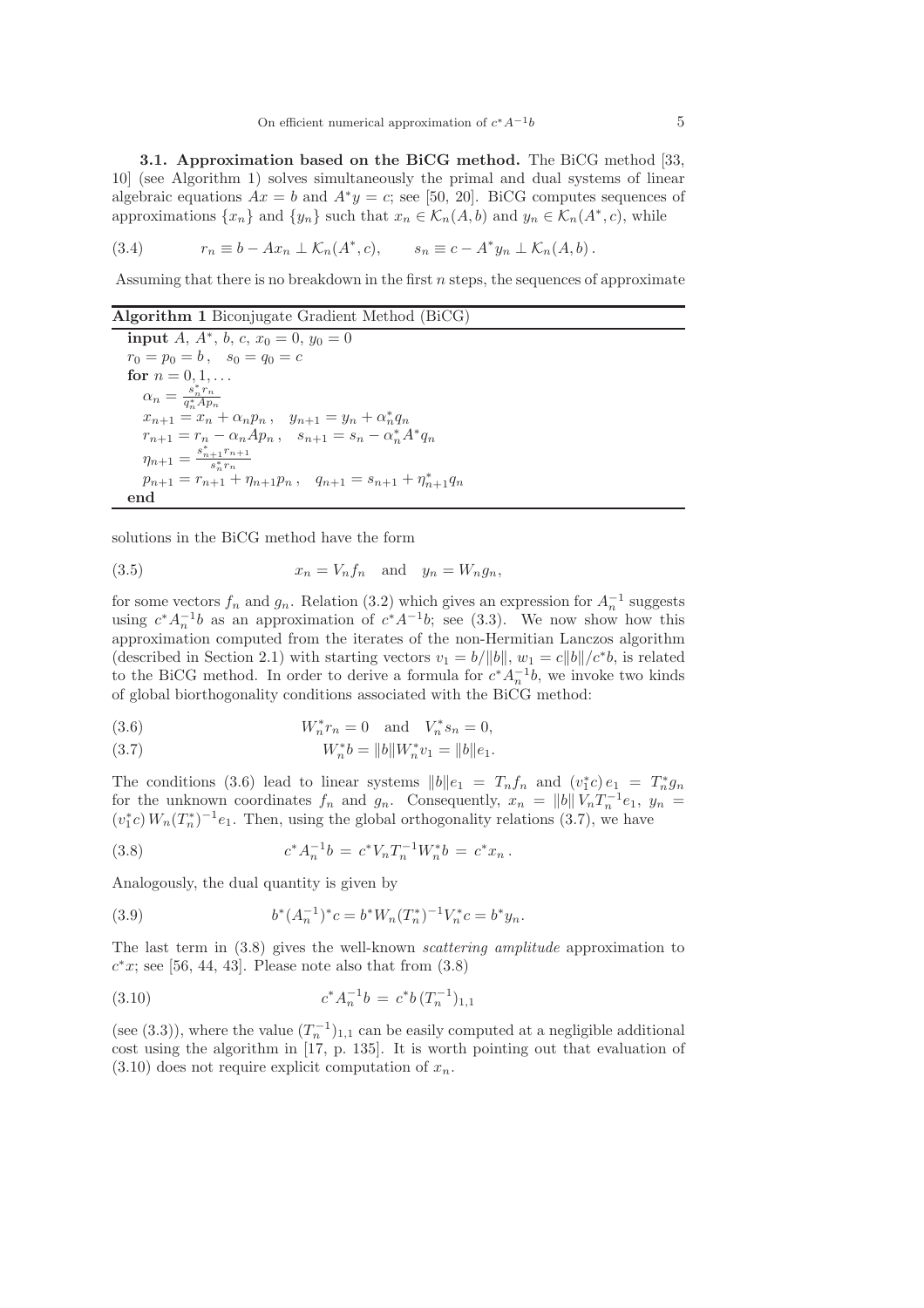### $Z$ . Strakoš and P. Tichý

The global biorthogonality conditions (3.6) and (3.7) needed for the derivation of (3.8) and (3.9) are in general not satisfied in finite precision computations. Due to rounding errors, computing sufficiently accurate approximations using (3.8) (or (3.9)) may require a large number of iterations that are (as shown below) not necessary. Therefore we present a new mathematically equivalent approximation which will be derived using only *local biorthogonality*. Using the expressions for  $s_{j+1}$ ,  $r_{j+1}$  and  $p_j$ in Algorithm 1, we have for  $j = 0, \ldots, n - 1$ 

$$
s_j^* A^{-1} r_j - s_{j+1}^* A^{-1} r_{j+1}
$$
  
=  $(s_{j+1} + \alpha_j^* A^* q_j)^* A^{-1} (r_{j+1} + \alpha_j A p_j) - s_{j+1}^* A^{-1} r_{j+1}$   
=  $\alpha_j^2 q_j^* A p_j + \alpha_j s_{j+1}^* p_j + \alpha_j q_j^* r_{j+1}$   
(3.11) =  $\alpha_j s_j^* r_j + \alpha_j (s_{j+1}^* p_j + q_j^* r_{j+1}) = \alpha_j s_j^* r_j.$ 

For the last equality we used the local biorthogonality between the residuals and the search directions of the primal and dual problem,

(3.12) 
$$
s_{j+1}^* p_j = 0 \text{ and } q_j^* r_{j+1} = 0.
$$

Consequently, using

$$
c^* A^{-1} b - s_n^* A^{-1} r_n = \sum_{j=0}^{n-1} \left( s_j^* A^{-1} r_j - s_{j+1}^* A^{-1} r_{j+1} \right)
$$

we finally obtain

(3.13) 
$$
c^* A^{-1} b = \sum_{j=0}^{n-1} \alpha_j s_j^* r_j + s_n^* A^{-1} r_n.
$$

Relation (3.13) is significant because it provides an exact expression for  $c^*A^{-1}b$ , the first term of which is a summation involving the (available) inner product of the BiCG primal and dual residuals. As well, (3.13) generalizes the result from the HPD case, in which  $b^*A^{-1}b$  and  $r_nA^{-1}r_n$  equal, respectively, the squared A-norms of the errors at steps 0 and  $n$ ; see [52].

If the primal and dual residuals in the BiCG method become small, the second term  $s_n^* A^{-1} r_n$  on the right-hand side of (3.13) will also become small. This suggests approximating  $c^*A^{-1}b$  by the following quantity:

(3.14) 
$$
\xi_n^{\mathbf{B}} \equiv \sum_{j=0}^{n-1} \alpha_j s_j^* r_j
$$

where the superscript "B" means "BiCG". Although, as we show later,  $\xi_n^{\text{B}}$  is equal to  $c^*x_n$  using exact arithmetic, the summation form of  $\xi_n^B$  in (3.14) is crucial for computational purposes.

Summarizing,  $c^*A^{-1}b$  can be approximated using (3.8), (3.10) and by the new  $\xi_n^{\text{B}}$  defined in (3.14). It remains to prove that these estimates are mathematically (in exact arithmetic) equivalent. A short algebraic manipulation gives

(3.15) 
$$
c^* A^{-1} b - c^* x_n = c^* A^{-1} r_n
$$

$$
= c^* A^{-1} r_n - y_n^* r_n + y_n^* r_n
$$

$$
= s_n^* A^{-1} r_n + y_n^* r_n.
$$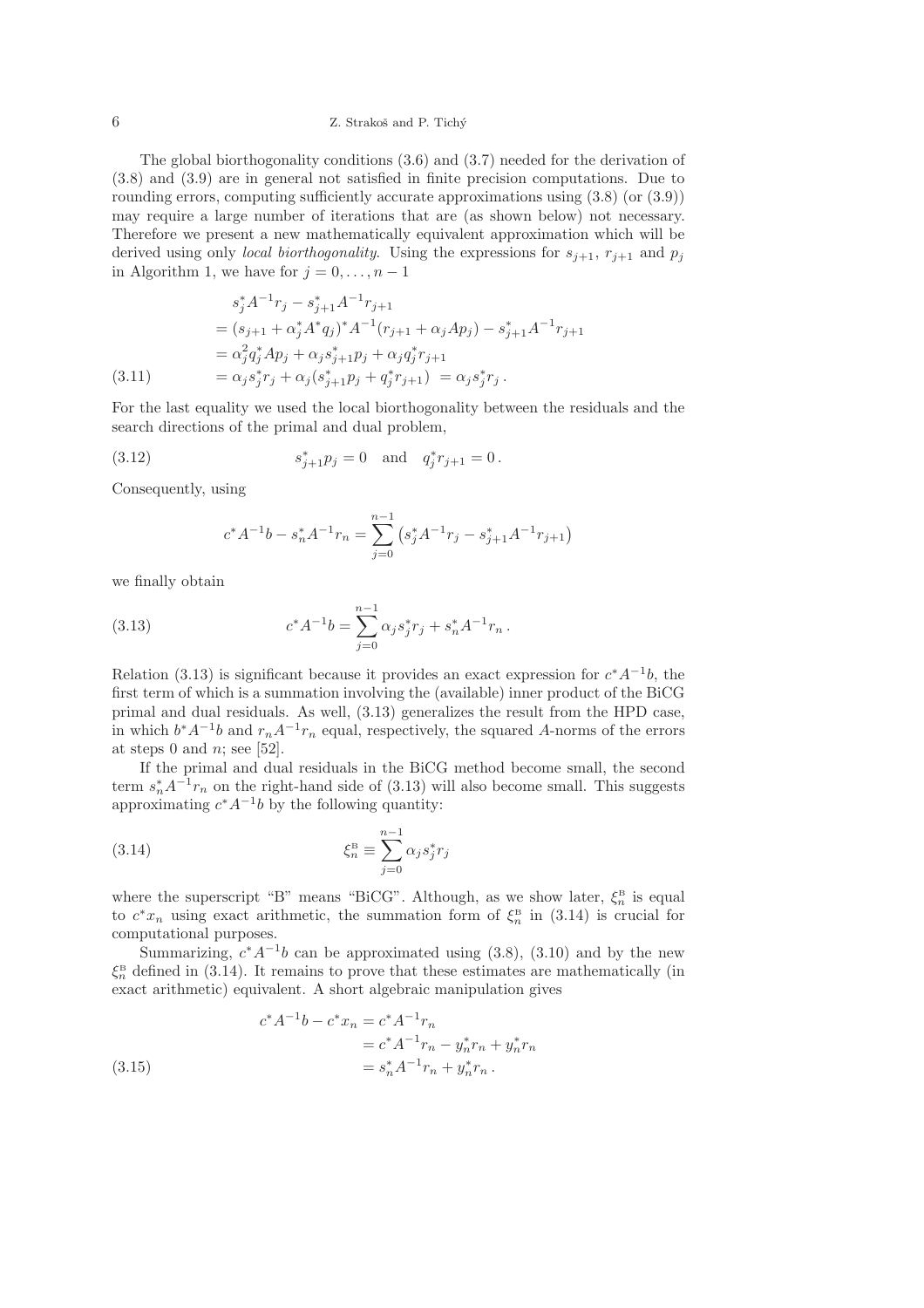Using the global biorthogonality condition (3.6) and  $y_n = W_n g_n$  (see (3.5)) we get  $y_n^* r_n = 0$  and, consequently,

(3.16) 
$$
c^* A^{-1} b = c^* x_n + s_n^* A^{-1} r_n.
$$

Comparing  $(3.13)$ ,  $(3.16)$ ,  $(3.8)$ , and  $(3.10)$  we obtain the (exact arithmetic) equivalence

(3.17) 
$$
\xi_n^{\text{B}} = \sum_{j=0}^{n-1} \alpha_j s_j^* r_j = c^* x_n = c^* b (T_n^{-1})_{1,1}.
$$

Although  $\xi_n^{\text{B}}$  was derived by simple algebraic manipulations without using (3.1), the equivalence (3.17) shows its connection to matching moments model reduction. This connection is, in our opinion, significant for understanding the proposed estimate  $\xi_n^{\text{B}}$  representing a numerically efficient way of computing (3.1). It is worth pointing out that analogously to the HPD case (see [52]), in finite precision computations (3.17) does not hold, and, as demonstrated below, the individual (mathematically equivalent) approximations can behave very differently.

Saylor and Smolarski [44] introduced formally orthogonal polynomials and complex Gauss quadrature as a tool for approximating the quantity  $c^*A^{-1}b$  (for an earlier introduction of the Gauss quadratures associated with the non-Hermitian Lanczos algorithm see, e.g., [12]). The paper [44] presents an approximation to  $c^*A^{-1}b$  mathematically equivalent to  $c^*x_n$ . Its derivation assumes that the matrix A is diagonalizable (which is restrictive). Moreover, the result is computationally less convenient than the new  $\xi_n^{\text{B}}$  defined by (3.14). Therefore we will not consider the approximation from [44] in further detail.

Apart from the existence of the BiCG iterations in the steps 1 through  $n, \xi_n^{\text{B}}$  does not require any further assumptions. It can be computed with negligible additional cost from the quantities  $\alpha_j$  and  $s_j^*r_j$  available during the BiCG run. Please note that in order to compute  $\xi_n^{\text{B}}$ , the approximate solutions  $x_n$  and  $y_n$  need not be formed.

3.2. Estimating  $c^*A^{-1}b$  using hybrid BiCG methods. Each step of BiCG requires a matrix-vector product with  $A$  and a matrix-vector product with  $A^*$ . The idea of Sonneveld [48] was to avoid the multiplication with A<sup>∗</sup> . The resulting Conjugate Gradient Squared algorithm (CGS) uses two multiplications with A per iteration and it computes approximate solutions only to the primal system. In order to smooth out possible oscillations and to obtain faster convergence, Sonneveld's idea was further developed by Van der Vorst, Gutknecht, their coworkers and other authors to hybrid BiCG methods like BiCG Stabilized (BiCGStab) [54]; see also [27], [47], [3, Chapter 5].

Denoting by  $r_n$  the residual corresponding to the approximate solution  $x_n$  computed by a hybrid BiCG method, we get

(3.18) 
$$
c^*A^{-1}b = c^*x = c^*x_n + c^*(x - x_n) = c^*x_n + c^*A^{-1}r_n.
$$

It is natural to ask whether the inner product  $c^* \mathbf{x}_n$  provides a better approximation to  $c^*A^{-1}b$  than the BiCG–based  $c^*x_n$ . To answer this question, we write the residual vector  $\mathbf{r}_n$  in the form

$$
\mathbf{r}_n = \psi_n(A) r_n ,
$$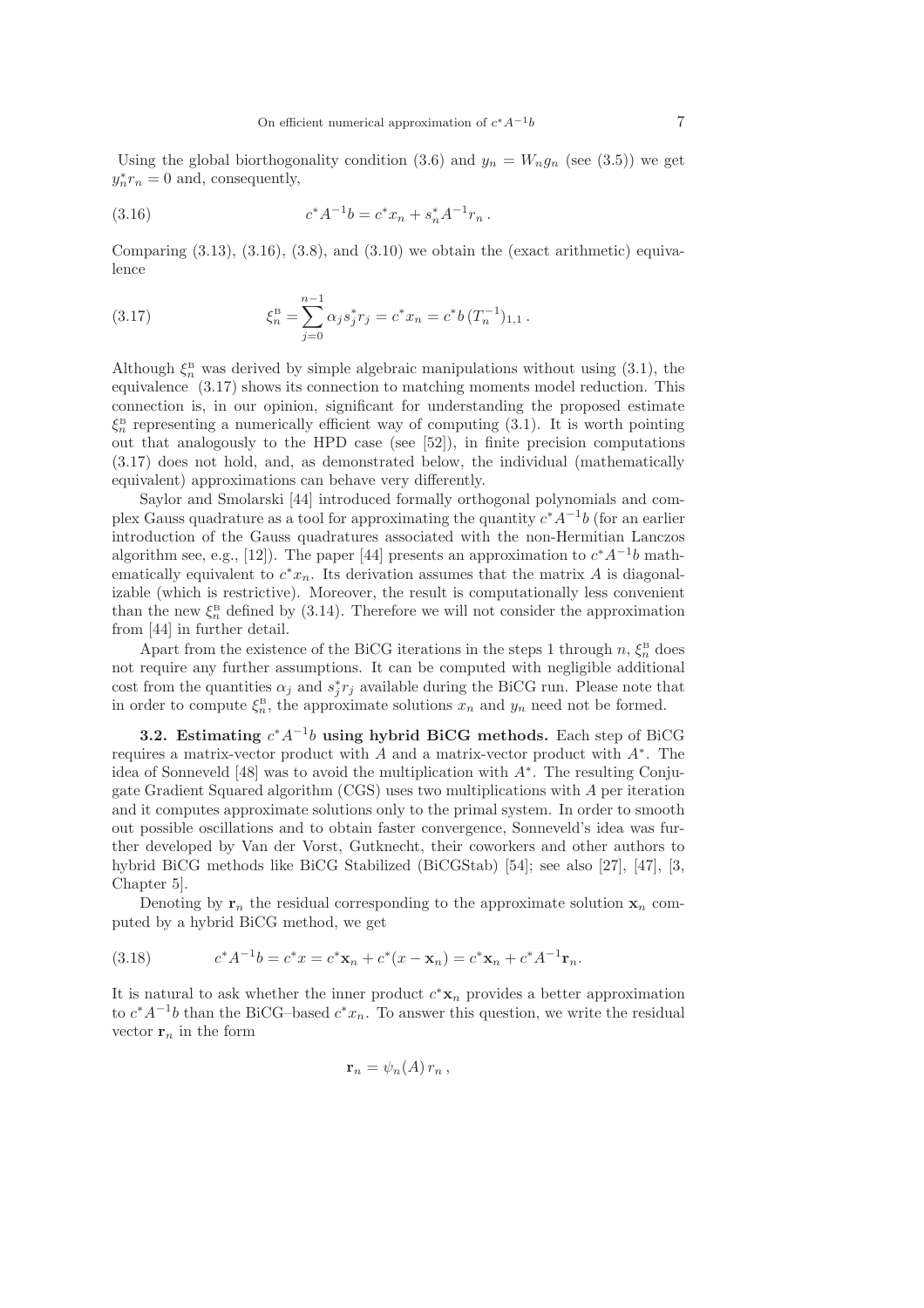where  $r_n$  is the BiCG residual and  $\psi_n$  is a polynomial of degree n such that  $\psi_n(0) = 1$ , i.e.  $\psi_n(z) = 1 + z\varphi_{n-1}(z)$ , where  $\varphi_{n-1}$  is a polynomial of degree  $n-1$ . The choice of  $\psi_n$  determines the particular hybrid BiCG method. From

$$
b - A\mathbf{x}_n = \mathbf{r}_n = \psi_n(A)r_n = r_n + A\varphi_{n-1}(A)r_n = b - Ax_n + A\varphi_{n-1}(A)r_n
$$

we get

$$
\mathbf{x}_n = x_n - \varphi_{n-1}(A)r_n.
$$

Since  $\varphi_{n-1}(A)^*c \in \mathcal{K}_n(A^*, c)$  and  $r_n \perp \mathcal{K}_n(A^*, c)$ , we finally get

(3.19) 
$$
c^* \mathbf{x}_n = c^* x_n - (\varphi_{n-1}(A)^* c)^* r_n = c^* x_n.
$$

In other words, although  $x_n$  can be a better (or worse) approximation to x than the BiCG approximation  $x_n$ , both provide the mathematically identical approximations to  $c^*A^{-1}b$ .

The BiCG coefficients  $\alpha_i$  are available in hybrid BiCG methods. The BiCG residuals  $r_j$  and  $s_j$  are not available, but the inner products  $s_j^*r_j$  can be computed as  $s_j^* r_j = s_0^* \tilde{\psi}_j(A) r_j \equiv \tau_j$  providing that the leading coefficients in  $\tilde{\psi}_j$  and in the polynomial defining  $s_i$  are equal. Then

(3.20) 
$$
\xi_n^{\text{B}} = \sum_{j=0}^{n-1} \alpha_j \tau_j \, .
$$

Alternatively, we can compute  $\tau_i$  using the explicitly available coefficients  $\eta_i$  as

$$
(3.21) \quad \tau_0 \equiv c^*b, \quad \tau_j \equiv \eta_j \tau_{j-1} = \prod_{k=0}^{j-1} \frac{s_{k+1}^* r_{k+1}}{s_k^* r_k} = s_j^* r_j, \qquad j = 1, \ldots, n-1.
$$

Although  $\xi_n^{\text{B}}$  computed via (3.20) using hybrid BiCG methods is mathematically the same as  $\xi_n^{\text{B}}$  computed via (3.14) using BiCG, results of their numerical evaluation may substantially differ; see Section 7.

3.3. Estimating  $c^*A^{-1}b$  via the Arnoldi algorithm. As with the non-Hermitian Lanczos algorithm and the related BiCG, estimating  $c^* A^{-1} b$  via the Arnoldi algorithm uses  $(3.1)$  where  $A_n$  arises from the associated Vorobyev moment problem; see Section 2.2. Taking  $u_1 = c$  and  $v_1 = b/||b||$  and using (2.11), the approximation (3.1) is in the Arnoldi algorithm given by

$$
c^* A_n^{-1} b = ||b|| \, t_n^* H_n^{-1} e_1 \,,
$$

where  $t_n \equiv V_n^*c$ . We therefore denote

(3.22) 
$$
\xi_n^{\mathbf{A}} \equiv ||b|| \, t_n^* H_n^{-1} e_1 \,,
$$

where the superscript "A" means "Arnoldi". Note that the same formula can be obtained using the quadrature rules in [5, pp. 776–777].

The significance of  $\xi_n^{\mathbf{A}}$  (in comparison with  $\xi_n^{\mathbf{B}}$ ) is in the fact that  $A_n$  associated with the Arnoldi algorithm is based on orthogonal projections; see Section 2.2. Moreover, although the Arnoldi algorithm matches less moments than the non-Hermitian Lanczos algorithm, it is worth to note that  $H_n$  in (3.22) contains  $n(n+1)/2 + n - 1$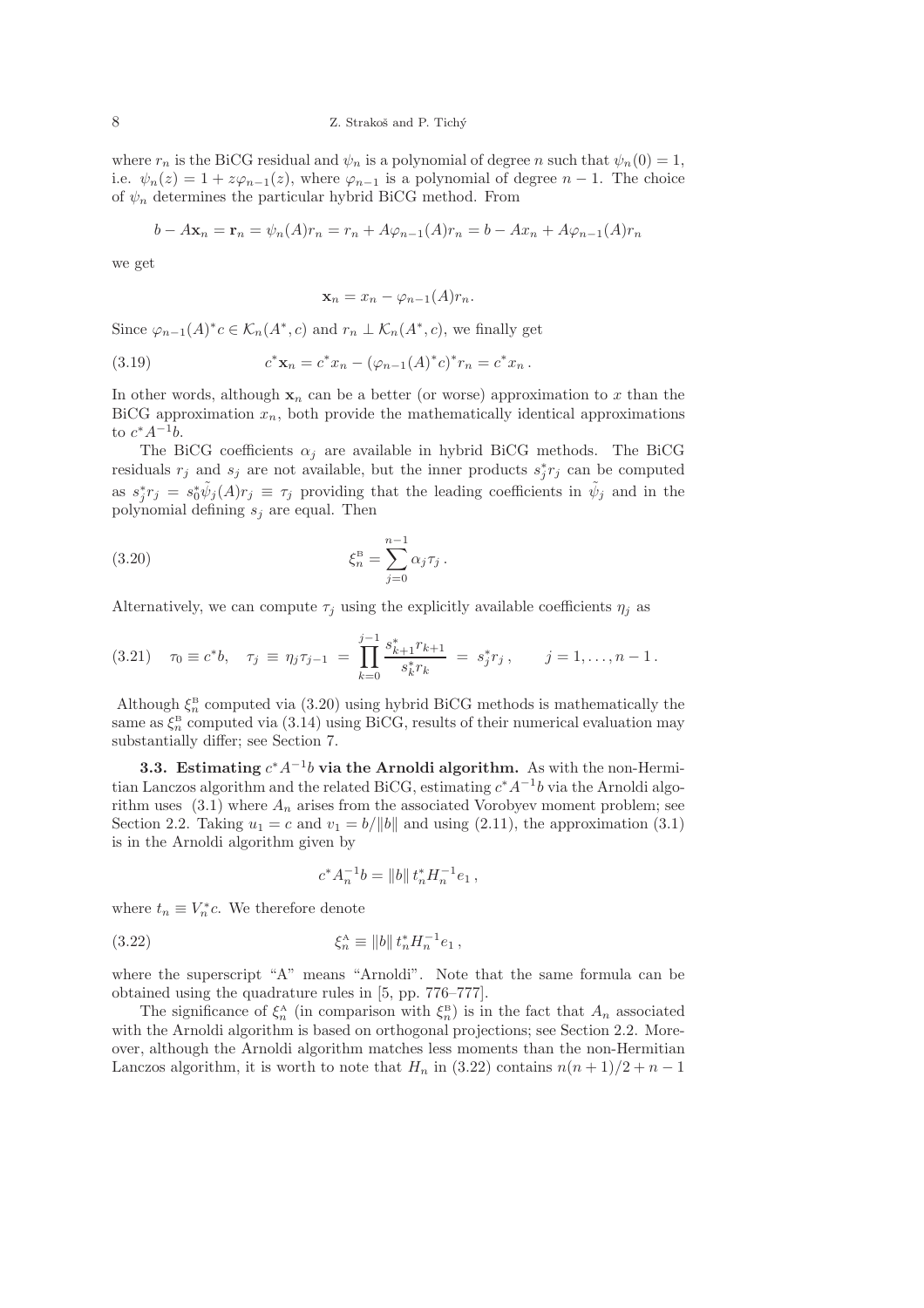generally nonzero elements while  $T_n$  in (3.17) only  $3n-2$  generally nonzero elements. The upper Hessenberg matrix  $H_n$  may contain more information about the original model represented by A, b and c than the tridiagonal matrix  $T_n$ . Since

(3.23) 
$$
x_n = A_n^{-1}b = ||b|| V_n H_n^{-1}e_1
$$

represents the approximate solution of  $Ax = b$  in the full orthogonalization method  $(FOM)$  (see [41, pp. 159–160]) we can write

(3.24) 
$$
\xi_n^A = c^* x_n ,
$$

where  $x_n$  is computed by FOM.

In the HPD case and CG the approximate solution  $x_n$  is computed using short recurrences. In finite precision arithmetic computations, short recurrences typically lead to a fast loss of orthogonality due to rounding errors, and, consequently, to delay of convergence. Similar behavior can be expected with non-Hermitian Lanczos, BiCG and hybrid BiCG methods due to loss of biorthogonality. Since the Arnoldi algorithm uses long recurrences, the orthogonality among the computed basis vectors is lost in finite precision arithmetic computations only gradually (details of rounding error analysis can be found in [36] and in the earlier literature referenced there). Therefore, unlike in BiCG or in the hybrid BiCG methods, (see (3.8) and (3.19)), in FOM the formula (3.24) can be used in practical computations without delay of convergence due to rounding errors.

4. Transformation to the Hermitian positive definite case. Numerical approximations of the bilinear form  $c^*A^{-1}b$  presented in Section 3 used non-Hermitian Krylov subspace methods applied to the nonsingular complex matrix  $A$ . Here we write the bilinear form as

(4.1) 
$$
c^* A^{-1} b = c^* A^* (A A^*)^{-1} b = c^* (A^* A)^{-1} A^* b,
$$

which suggests deriving its approximation by defining  $\tilde{c} = Ac$  and approximating  $\tilde{c}^*(AA^*)^{-1}b$ . A second possibility is to approximate  $c^*(A^*A)^{-1}\tilde{b}$ , where  $\tilde{b} = A^*b$ . In either case, the problem of interest is to approximate  $u^*B^{-1}v$  where B is Hermitian and positive definite; see also [17, Section 3.2]. For simplicity we consider only the second choice.

4.1. Using the polarization identity. If B is real, symmetric and positive definite, it was suggested in [17, pp. 16 and 33] and [21, p. 242] that a polarization identity can be used to approximate  $u^*B^{-1}v$ , where  $u \neq v$ . On a complex Hilbert space with the inner product  $\langle \cdot, \cdot \rangle$ , conjugate linear in the second variable, the polarization identity takes the form (see e.g. [32], [57, p. 23])

(4.2) 
$$
2\langle v, u \rangle = (\|v + u\|^2 - \|v - u\|^2 + i\|v + iu\|^2 - i\|v - iu\|^2)/2 = \|v + u\|^2 - (1 + i)(\|v\|^2 + \|u\|^2) + i\|v + iu\|^2.
$$

Defining  $\langle v, u \rangle \equiv u^* B^{-1} v$ , the term  $||u||^2$  in (4.2) is given by  $u^* B^{-1} u$ . With  $v = A^* b$ and  $B = A^*A$ , it follows that  $v^*B^{-1}v = b^*b$ . The remaining three terms that need to be approximated are

(4.3) 
$$
(v+u)^*B^{-1}(v+u), (v+iu)^*B^{-1}(v+iu)
$$
 and  $u^*B^{-1}u$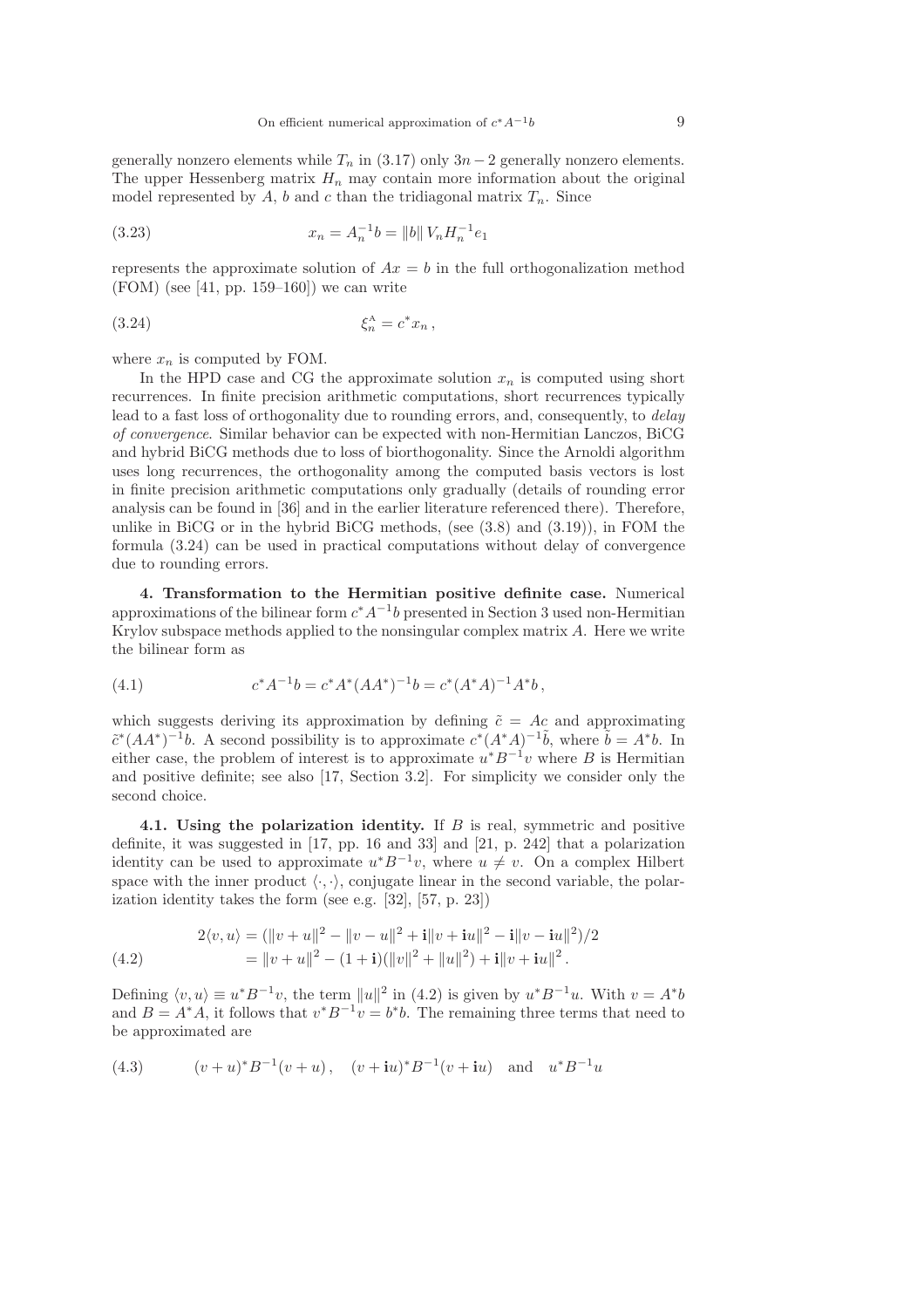all of which have the form  $w^*B^{-1}w$  with the HPD matrix B. Then BiCG reduces to the standard CG, with (3.13) giving

(4.4) 
$$
w^* B^{-1} w = \xi_n^{\text{CG}} + r_n^* B^{-1} r_n, \qquad \xi_n^{\text{CG}} \equiv \sum_{j=0}^{n-1} \alpha_j ||r_j||^2 ;
$$

see [52, relation (3.8)]. Since  $B = A^*A$ , the quantities  $\alpha_j$ ,  $||r_j||^2$  and thus  $\xi_n^{\text{CG}}$  can conveniently be computed without forming the matrix  $B$  using the algorithms CGNR; see [29, Section 10] where "NR" comes from Normal Equation Residual [22, Section 10.4]. As an alternative one can consider the HPD analogy of (3.10) with  $b = c = w$  and  $T_n$ resulting from the n steps of the Hermitian Lanczos algorithm applied to the matrix  $B = A^*A$  with the starting vector b. This gives

(4.5) 
$$
w^* B^{-1} w = ||b||^* (T_n^{-1})_{1,1} + r_n^* B^{-1} r_n,
$$

where  $r_n$  is as in (4.4). Numerically this can be efficiently computed via the algorithm LSQR proposed by Paige and Saunders [38, 37] which uses the Golub-Kahan bidiagonalization [14] and computes the Cholesky factor of  $T_n$ .

The approximation error  $r_n^* B^{-1} r_n$  in (4.4)–(4.5) is equal to the squared energy norm of the error in  $CG$  and therefore it is monotonically decreasing with  $n$ . This represents a significant difference in comparison with (3.13), where the error term  $s_n^* A^{-1} r_n$  typically oscillates. There are methods for computing the upper and lower bounds for  $w^*B^{-1}w$ ; see [17, 21, 18, 6]. Consequently, using (4.2), one can compute (assuming exact arithmetic) upper and lower bounds for the real and imaginary parts of the bilinear form  $c^*A^{-1}b$ . Moreover (4.4) holds, up to a small error, also for quantities computed in finite precision arithmetic; see [52]. (It is worth to point out that  $\xi_n^{\text{CG}}$ computed in finite precision arithmetic can be much larger than its exact arithmetic counterpart computed at the same step.) The price of transforming the non-Hermitian problem to the Hermitian one using the polarization identity (4.2) is, however, substantial. Approximation of three terms (4.3) requires three CG computations with the same matrix  $B$  and different initial vectors, with total six matrix-vector multiplications (three with A and three with  $A^*$ ) per one iteration step. In our experiments, the approach using the polarization identity (4.2) was not competitive with  $\xi_n^B$ .

4.2. Using the normal equations. Another way to approximate the bilinear form  $c^*A^{-1}b$  is to apply CGNR to  $A^*Ax = A^*b$ . The bilinear form can then be approximated by  $c^*x_n$ , where  $x_n$  is the *n*th iterate of CGNR. Unlike in Section 4.1, here only two matrix-vector products (one with  $A$  and one with  $A^*$ ) are needed at each iteration. As with (3.8) in Section 3.1, in finite precision arithmetic computing a sufficiently accurate approximation using  $c^*x_n$  may be delayed due to loss of orthogonality caused by rounding errors.

Rewriting the bilinear form using  $c^*(A^*A)^{-1}A^*b$  as in (4.1), one can also consider BiCG applied to  $B = A^*A$  with two different initial vectors  $u = A^*b$  and  $v = c$ ; for an analogous approach using the non-Hermitian Lanczos algorithm see [17, Sections 3.2 and 4.2]. BiCG applied to a system with the matrix B and two different initial vectors needs *four* matrix-vector multiplications (two with A and two with  $A^*$ ) per iteration.

4.3. The GLSQR approach. Saunders et al. suggested in [42] the so called Generalized LSQR method (GLSQR) which is applied to a matrix and two starting vectors. It can be seen as the block-Lanczos algorithm applied to the matrix  $A^*A$  with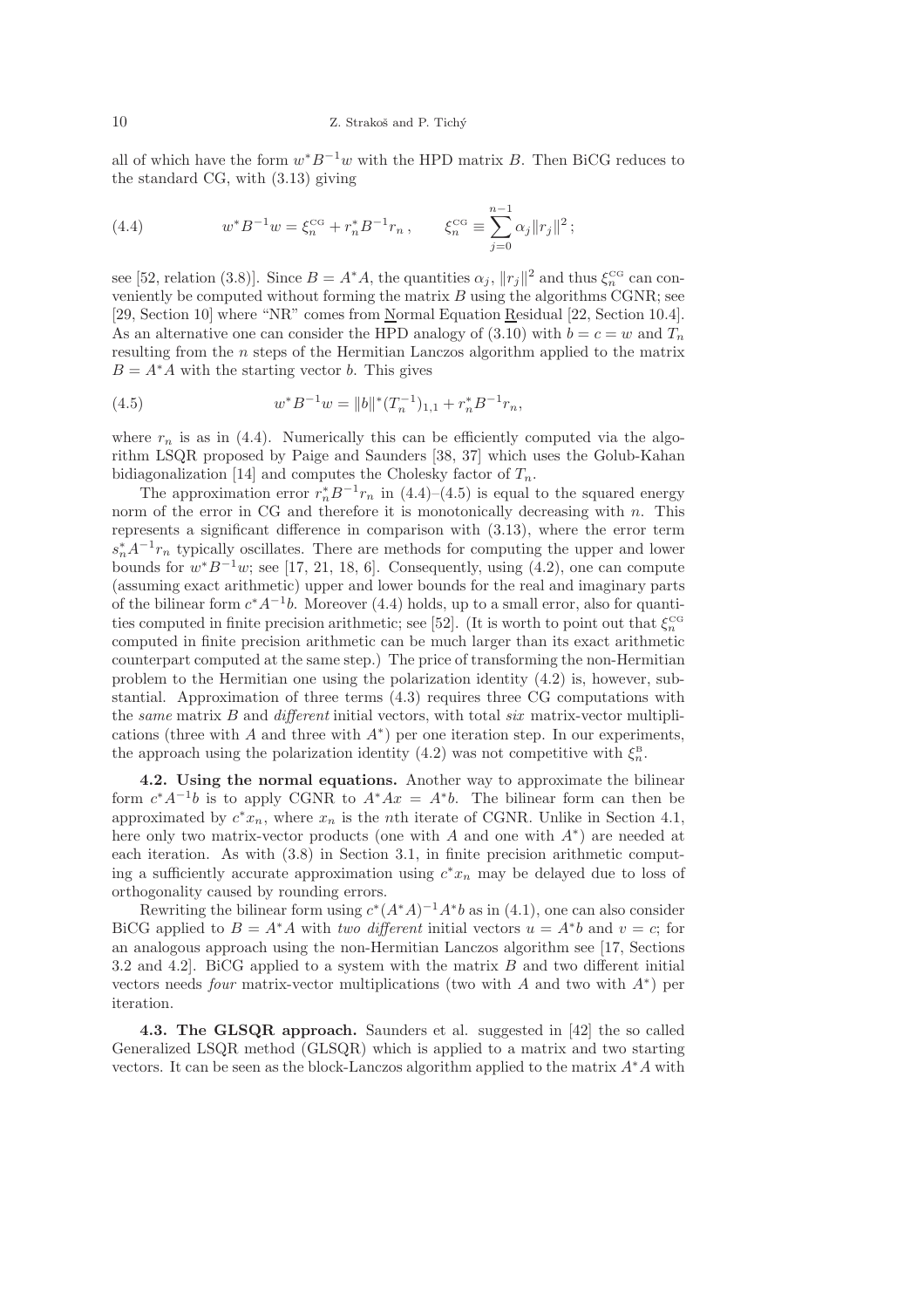the starting block  $[c, A^*b]$ ; see also [39]. The GLSQR method solves simultaneously the primal and dual systems (similarly to BiCG in Algorithm 1). The nth step is associated with the following relations

$$
AV_n = U_n T_n + \zeta_{n+1} u_{n+1} e_n^T,
$$
  

$$
A^* U_n = V_n T_n^* + \theta_{n+1} v_{n+1} e_n^T,
$$

where  $u_1 = b/||b||$ ,  $v_1 = c/||c||$ ,  $V_n = [v_1, \ldots, v_n]$  and  $U_n = [u_1, \ldots, u_n]$  are orthonormal matrices,  $V_n^* v_{n+1} = 0$ ,  $U_n^* u_{n+1} = 0$ ,  $T_n$  is tridiagonal, and  $\zeta_{n+1}$  and  $\theta_{n+1}$  are the normalization coefficients. Using GLSQR and applying the block Gauss quadrature rule from [17, Sections 3.3 and 4.3], Golub, Stoll and Wathen derived the following approximation to  $c^*A^{-1}b$ 

(4.6) 
$$
\xi_n^{\text{G}} = ||b|| ||c|| e_1^T T_n^{-1} e_1,
$$

where the superscript "G" means GLSQR; see [20, Section 3.3]. The GLSQR approach requires two matrix-vector multiplications (one by A and one by  $A^*$ ) per iteration.

5. Preconditioning. Let  $P<sub>L</sub>$  and  $P<sub>R</sub>$  be nonsingular matrices such that the systems of linear algebraic equations with the matrices  $P<sub>L</sub>$  and  $P<sub>R</sub>$  are easily solvable. Clearly

$$
c^*A^{-1}b = (P_R^{-*}c)^*(P_L^{-1}AP_R^{-1})^{-1}(P_L^{-1}b) = \mathbf{c}^*\mathbf{A}^{-1}\mathbf{b},
$$

where  $\mathbf{A} \equiv P_{L}^{-1}AP_{R}^{-1}$ ,  $\mathbf{c} \equiv P_{R}^{-*}c$  and  $\mathbf{b} \equiv P_{L}^{-1}b$ . The approximation techniques described above can be applied to the preconditioned problem  $c^*A^{-1}b$ . Preconditioning should lead to faster convergence. As a side effect, fast convergence can help preventing significant delays due to rounding errors; see the illustrations in Section 7. It is obvious that  $\mathbf{A}^{-1}$  need not be formed explicitly.

6. Comments on numerical stability issues. A thorough numerical stability analysis of the approaches for approximating the bilinear form  $c^* A^{-1} b$  which are presented in this paper is yet to be done. Here we concentrate on supporting arguments for the claim that the new estimate  $\xi_n^{\text{B}}$  (see (3.14)) should be preferred to the mathematically equivalent (and commonly used) scattering amplitude estimate  $c^*x_n$ ; see (3.8).

Using  $A^{-1}r_n = x - x_n$ , we rewrite for clarity of exposition the formulas which express the errors of the computed approximation (see  $(3.13)$ – $(3.16)$ )

(6.1) 
$$
c^* A^{-1} b = \xi_n^B + s_n^* (x - x_n), \qquad \xi_n^B = \sum_{j=0}^{n-1} \alpha_j s_j^* r_j,
$$

(6.2)  $c^* A^{-1} b = c^* x_n + c^* (x - x_n)$ 

(6.3) 
$$
= c^*x_n + s_n^*(x - x_n) + y_n^*(b - Ax_n).
$$

Mathematically (in exact arithmetic),

(6.4) 
$$
y_n^*(b - Ax_n) = y_n^* r_n = g_n^* W_n r_n = 0
$$

due to the global biorthogonality condition (3.6). Therefore

(6.5) 
$$
s_n^*(x - x_n) = c^*(x - x_n).
$$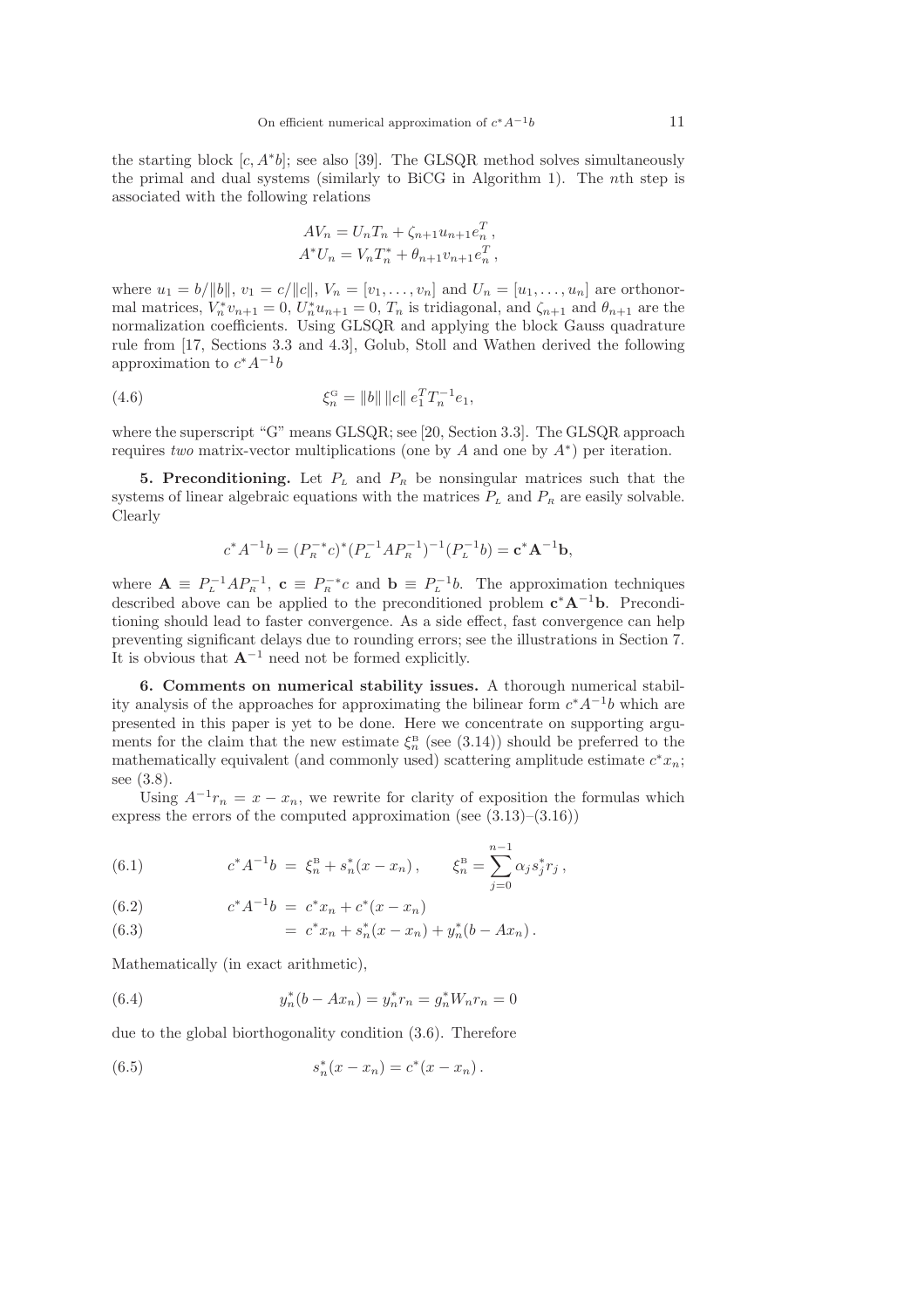In computations using finite precision arithmetic the global biorthogonality (3.6) is in general lost, and, subsequently, (6.5) does not hold. Let the quantities computed using finite precision arithmetic are denoted by "  $\hat{ }$ ". Supposing that the BiCG residual  $\hat{s}_n$ for the dual problem  $A^*y = c$  is small, we may expect

(6.6) 
$$
|\hat{s}_n^*(x - \hat{x}_n)| \ll |c^*(x - \hat{x}_n)|.
$$

This corresponds to  $\hat{\zeta}_n^{\text{B}}$  much closer to  $c^*A^{-1}b$  than  $c^*\hat{x}_n$ . In other words, in finite precision arithmetic computations the term  $\hat{y}_n^*(b - A\hat{x}_n)$  as well as a possible difference between the true and iteratively computed residuals must be taken into account (for the symmetric positive definite analogy see [52, Section 6]). Providing that the finite precision analogies of (6.1) and (6.3) hold up to a small inaccuracy, the term  $\hat{y}_n^*(b A\hat{x}_n$ ) would explain numerical behaviour of the estimate  $c^*\hat{x}_n$ .

Analogously to (3.15) one can easily derive for the computed approximations  $\hat{x}_n$ and  $\hat{y}_n$ 

$$
c^* A^{-1} b = c^* \hat{x}_n + (c - A^* \hat{y}_n)^* (x - \hat{x}_n) + \hat{y}_n^* (b - A \hat{x}_n).
$$

Therefore, (6.3) holds, up to small inaccuracy, also for results of finite precision computations, until the true residual  $b-A\hat{y}_n$  does not differ significantly from the iteratively computed residual  $\hat{s}_n$ . For more details on the difference between the true and the iteratively computed residuals see the analysis in [47, 26].

Concerning the finite precision analogy of (6.1), the situation is much more complicated. Consider first  $A \in \mathbb{R}^{N \times N}$  symmetric positive definite and  $c = b \in \mathbb{R}^N$ . Then BiCG reduces to CG,  $r_n = s_n$  and (6.1) can be rewritten as

(6.7) 
$$
b^T A^{-1} b = \xi_n^{\text{CG}} + r_n^T A^{-1} r_n, \qquad \xi_n^{\text{CG}} = \sum_{j=0}^{n-1} \alpha_j \|r_j\|^2,
$$

or, considering that  $r_n^T A^{-1} r_n = (x - x_n)^T A (x - x_n)$ ,  $b^T A^{-1} b = x^T A x$ ,

(6.8) 
$$
||x||_A^2 = \xi_n^{\text{CG}} + ||x - x_n||_A^2,
$$

where the A-norm of a vector z is defined by  $||z||_A \equiv (z^*Az)^{1/2}$ . It was proved in [52] that (6.8) holds also for the results of finite precision arithmetic computations up to a term proportional to  $\varepsilon ||x||_A ||x - \hat{x}_n||_A$ ; here  $\varepsilon$  denotes machine precision unit (we omit some tedious details). Consequently, until  $||x - \hat{x}_n||_A = (\hat{r}_n^T A^{-1} \hat{r}_n)^{1/2}$  becomes close to  $\varepsilon ||x||_A$ , the computed  $\hat{\xi}_n^{CG}$  approximates  $b^T A^{-1} b = ||x||_A^2$  with the error of the approximation being close to  $\hat{r}_n^T A^{-1} \hat{r}_n = ||x - \hat{x}_n||_A^2$ ; see [52, Theorem 10.1]. This result is proved in several steps with two main ingredients. First, it is proved that the iteratively computed residual  $\hat{r}_j$  (see Algorithm 1 with  $A = A^*$  and  $s_0 = r_0 = b$ ) is sufficiently close to the residual  $b - \hat{A}x_n$  computed directly from the approximate solution  $\hat{x}_n$ . Second, it is proved that the local orthogonality between the residuals and the search vectors  $\hat{p}_j^T \hat{r}_{j+1}$  is preserved proportionally to machine precision  $\varepsilon$ ; see [52, Section 9].

For BiCG one can hardly expect results of the same strength. In particular, a close preservation of the local biorthogonality conditions (3.12) can not be proved due to the possible occurrence of the so called breakdowns, when  $\hat{q}_j A \hat{p}_j$  or  $\hat{s}_j^* \hat{r}_j$  become zero. Note that the breakdowns are not caused by rounding errors; they can occur in exact arithmetic.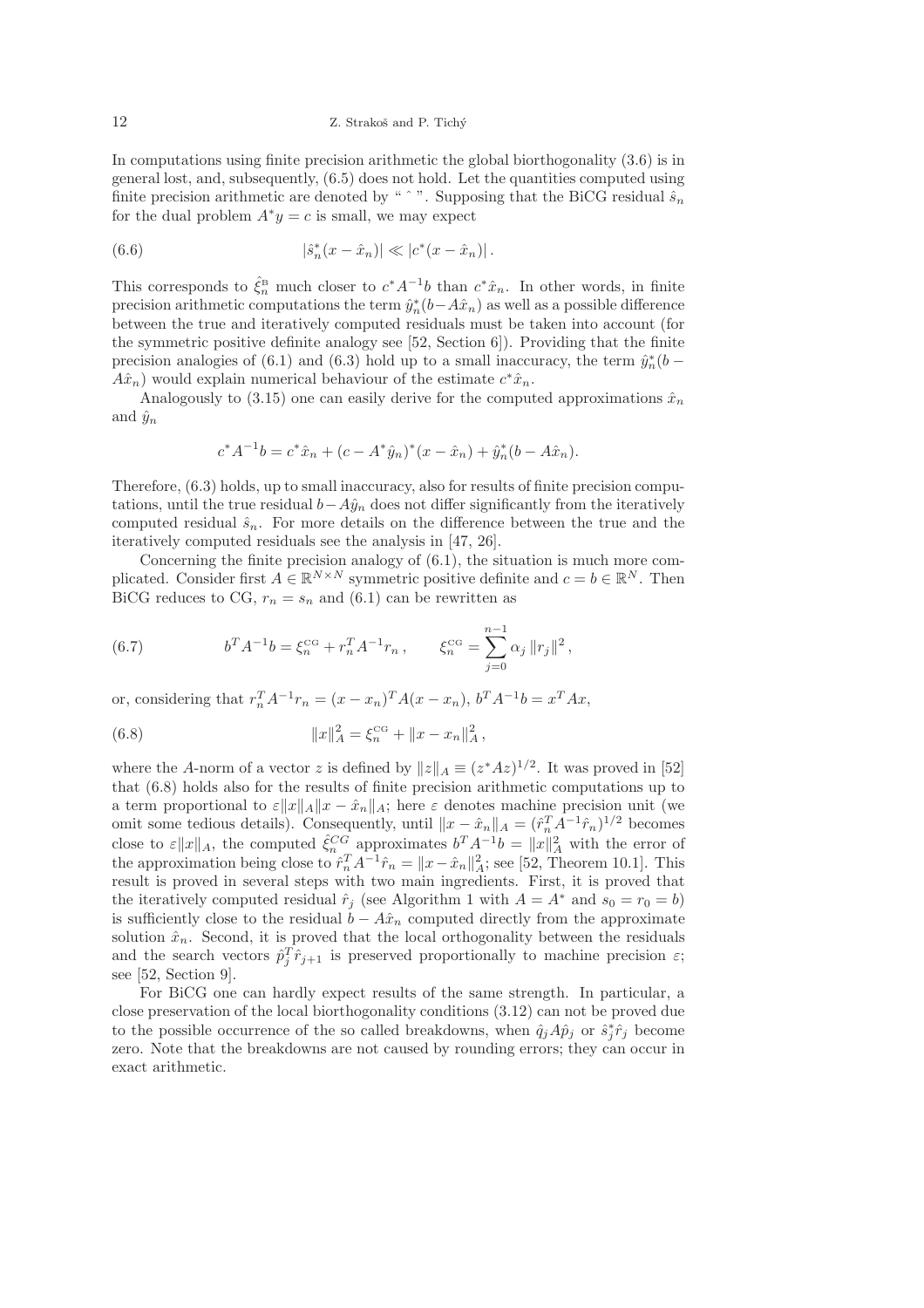Using the technique from [52, 53], one can express the inner product  $\hat{q}_j^* \hat{r}_{j+1}$  of the quantities computed in finite precision arithmetic using Algorithm 1 as

$$
\hat{q}_j^* \hat{r}_{j+1} = \frac{\hat{s}_j^* \hat{r}_j}{\hat{s}_{j-1}^* \hat{r}_{j-1}} \hat{q}_{j-1}^* \hat{r}_j + \varepsilon \vartheta_j,
$$

and the size of  $\vartheta_i$  can be bounded by the norms of the computed vectors, the norm of A, and the size of the coefficient  $\hat{\alpha}_i$ . By induction we obtain, after some algebraic manipulations (cf. [52, p. 74] or [53, p. 805]),

(6.9) 
$$
\hat{q}_n^* \hat{r}_{n+1} = \varepsilon \hat{s}_n^* \hat{r}_n \sum_{j=0}^n \frac{\vartheta_j}{\hat{s}_j^* \hat{r}_j} + \mathcal{O}(\varepsilon^2).
$$

Now we can clarify the differences between the CG case and the BiCG case.

In the CG case  $\hat{s}_j = \hat{r}_j$  and  $\hat{s}_j^* \hat{r}_j = ||\hat{r}_j||^2$ . As shown in [52], the size of  $\vartheta_j$ is bounded by  $\kappa(A) ||\hat{r}_j||^2$ . In summary, the local biorthogonality is bounded by a multiple of  $\varepsilon \|\hat{r}_j\|^2 \kappa(A)$ ; see [52, (9.14) and (9.15)]. In the BiCG case,  $\hat{q}_j^* A \hat{p}_j$  and  $\hat{s}_j^*\hat{r}_j$  can become zero due to breakdowns. In practice the exact breakdowns are very rare, but near breakdowns can cause the corresponding terms in the sum (6.9) to be large. If near breakdowns appear in BiCG, then preserving the local biorthogonality condition (3.12) up to a small inaccuracy can not be guaranteed in finite precision arithmetic computations. Therefore we were not able to prove that  $(6.1)$  holds, up to a small inaccuracy, also in finite precision arithmetic computations. Nevertheless, for  $\xi_n^{\text{B}}$  there is no need of preserving the *global orthogonality* conditions  $(3.6)-(3.7)$ , and, in particular, of  $y_n^* r_n = 0$ , as in the scattering amplitude approximations. This represents a strong numerical argument in favour of the proposed estimate  $\xi_n^{\text{B}}$ .

7. Application and numerical experiments. We will illustrate the behaviour of various approaches for approximation of the bilinear form  $c^*A^{-1}b$  on several examples of different origin. In this section we omit for simplicity the "  $\degree$  " notation for the computed quantities.

7.1. Test problems. This paper was practically motivated by the problem of diffraction of light on periodic structures and the RCWA method for its solution; see the monograph [35] and the references given there. Application of the RCWA method can lead to the system of linear algebraic equations, which for the simplest standard 2D model problem has the form (see [28, Section 3.5]),

(7.1) 
$$
A x \equiv \begin{bmatrix} -I & I & e^{i\sqrt{C}\varrho} & 0\\ Y_I & \sqrt{C} & -\sqrt{C}e^{i\sqrt{C}\varrho} & 0\\ 0 & e^{i\sqrt{C}\varrho} & I & -I\\ 0 & \sqrt{C}e^{i\sqrt{C}\varrho} & -\sqrt{C} & -Y_{II} \end{bmatrix} x = b,
$$

where  $Y_I$ ,  $Y_{II}$  are  $(2M + 1) \times (2M + 1)$  complex diagonal matrices, C is a  $(2M +$  $1) \times (2M + 1)$  complex Toeplitz plus diagonal matrix,  $\rho$  is a given real and positive parameter, and M is the discretization parameter representing the number of Fourier modes used for approximation of the electric and magnetic fields as well as the material properties. The block structure of (7.1) corresponds to the geometric structure of the physical problem with one slab, where the individual block rows represent the boundary conditions for the electric and magnetic fields on the interface between the slab and the superstrate and the slab and the substrate. For the geometric structure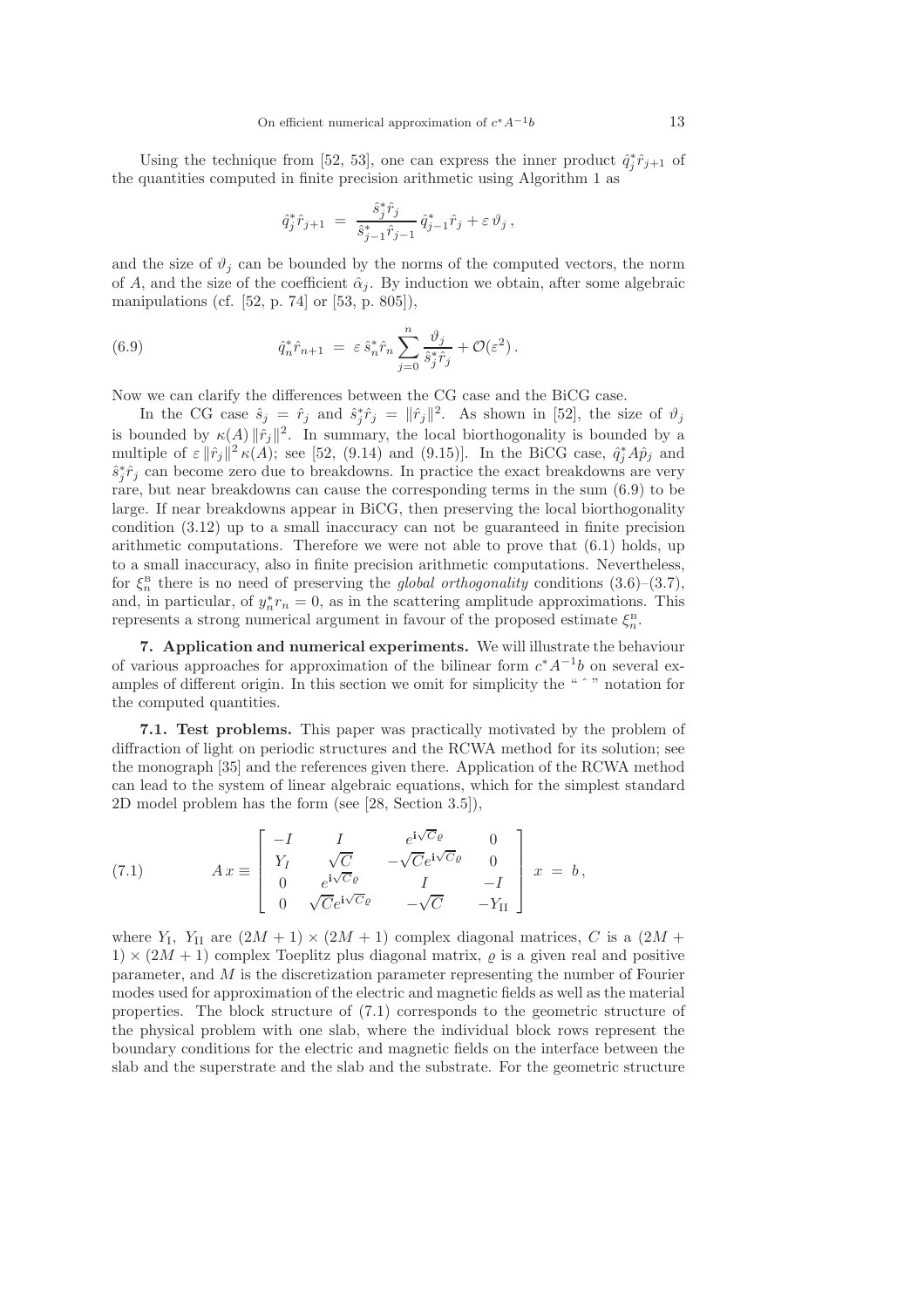with S slabs the overall number of interfaces is  $S + 1$ , which gives  $2(S + 1)$  block equations (for  $(7.1)$   $2(1+1) = 4$ ). In 3D problems the size of the individual blocks is proportional to the square of the number the Fourier modes.

In real RCWA applications the blocks of the matrix  $A$  can not be formed by evaluating the matrix functions. Considering time constraints given by technological restrictions, that would be too slow. Moreover, one does not need the whole solution of the linear algebraic system. For  $(7.1)$  one typically needs only the dominant  $(M +$ 1)st component (here  $e_{M+1}$  denotes the vector of the compatible dimension with the  $(M + 1)$ st element equal to one and all other elements equal to zero)

$$
e_{M+1}^* A^{-1} b\,;
$$

see [28, Section 3.5, relation (3.45)]. Therefore the problem seems to be well suited for an iterative approximation of the bilinear form (1.1) with  $c = e_{M+1}$ . In our experiments we use  $M = 20$ ,  $S = 1$  and  $M = 20$ ,  $S = 20$ , leading to the resulting RCWA – motivated matrices:

- TE2001 (RCWA, 20 Fourier modes and 1 slab), the matrix  $A \in \mathbb{C}^{164 \times 164}$  is complex nonsymmetric,  $\kappa(A) \approx 112$ , starting vectors b and c arise from the problem formulation;
- TE2020 (RCWA, 20 Fourier modes and 20 slabs), the matrix  $A \in \mathbb{C}^{1722 \times 1722}$ is complex nonsymmetric,  $\kappa(A) \approx 2.9e + 0.3$ , starting vectors b and c arise from the problem formulation.

In addition, we use in our illustrations four publicly available matrices from different sources:

- young1c (ACOUST, HB Collection), the matrix  $A \in \mathbb{C}^{841 \times 841}$  is complex symmetric,  $\kappa(A) \approx 415$ ;
- orsirr1 (OILGEN, HB Collection), the matrix  $A \in \mathbb{R}^{1030 \times 1030}$  is real nonsymmetric,  $\kappa(A) \approx 7.7e + 0.4;$
- pde2961 (MATPDE, NEP Collection), the matrix  $A \in \mathbb{R}^{2961 \times 2961}$  is real nonsymmetric,  $\kappa(A) \approx 642.5$ ;
- af23560 (AIRFOI, NEP Collection), the matrix  $A \in \mathbb{R}^{23560 \times 23560}$  is real nonsymmetric, the condition number estimate computed via the Matlab command condest(A) gives  $\kappa(A) \approx 3.5e + 0.5$ .

Except for TE2001 and TE2020 we choose b and c normalized random vectors.

7.2. An overview of compared methods and their implementations. In this paper we presented three approaches for approximating the bilinear form  $c^*A^{-1}b$ : The non-Hermitian Lanczos approach, the Arnoldi approach and the approach based on transformation to the HPD case. In our numerical experiments we use the standard versions of BiCG [10], CGS [48], BiCGStab(4) [47], modified Gram-Schmidt Arnoldi [41] and GLSQR [20]. For illustration of the behavior of BiCG in exact precision arithmetic we run in some experiments BiCGreo with the rebiorthogonalized basis vectors at each step (at step n,  $r_n$  is reorthogonalized against the previously computed  $s_0, s_1, \ldots, s_{n-1}$ , and  $s_n$  is reorthogonalized against the previously computed  $r_0, r_1, \ldots, r_{n-1}$ ). We use a special version of the BiCGStab [54] algorithm with the technique suggested in [46] (we choose the free parametr  $\Omega = 0.7$ ) to improve the accuracy of the computed BiCG coefficients. We compare the approximations  $\xi_n^{\text{B}}$ (see  $(3.14)$  and  $(3.20)$ ) and  $c^*x_n$  computed via BiCG, BiCGreo and the hybrid BiCG methods,  $\xi_n^{\text{A}}$  (see (3.22)) computed via the Arnoldi algorithm and  $\xi_n^{\text{G}}$  (see (4.6)) computed via GLSQR. We do not include in our experiments the approximation (3.10)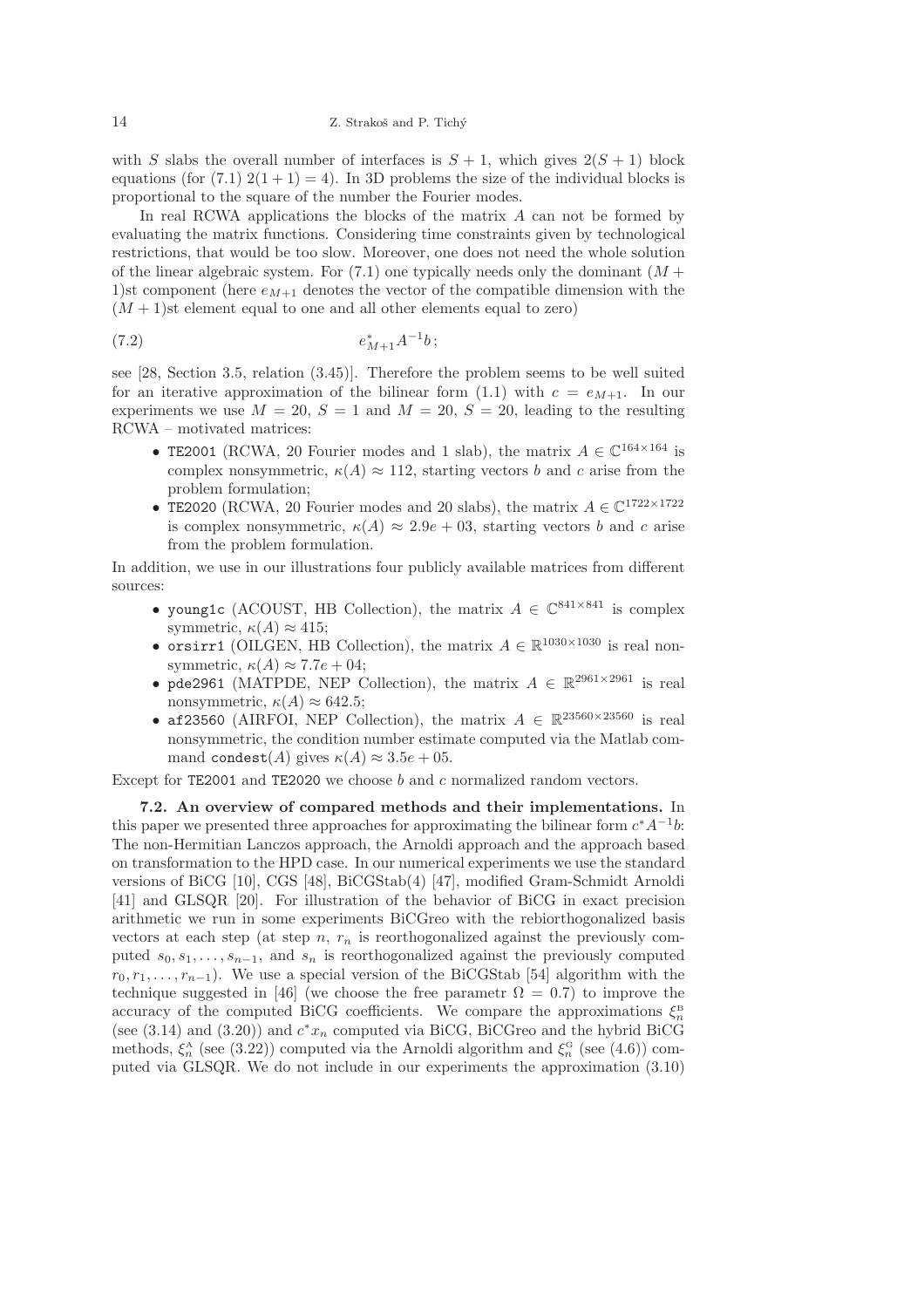

FIG. 7.1. *Comparison of the errors*  $|\varsigma - \xi_n^{\text{B}}|$  *(bold solid line) and*  $|\varsigma - c^*x_n|$  *(bold dashed line) for the mathematically equivalent approximations computed via BiCG. Both approximations are close* to each other until the size of  $|y_n^* r_n|$  (dash-dotted line) is negligible in comparison to the size of  $|c^* x_n|$ . To simulate the behavior of  $\xi_n^R$  in exact arithmetic, we also plot  $|\varsigma - \xi_n^R$  (reo) with  $\xi_n^R$  (reo *computed via BiCGreo (solid line).*

computed via the non-Hermitian Lanczos algorithm. It gives very similar results as  $\xi_n^{\text{B}}$ computed via BiCG. We also do not present results for the approximations introduced in Section 4.1. On our set of problems they do not seem to be competitive with other approximations; see the comment in Section 7.5.

Denote for simplicity of further presentation

$$
\varsigma(A, b, c) \equiv \varsigma = c^* A^{-1} b \, .
$$

The value  $\varsigma$  used for determining the approximation error in all subsequent experiments was computed using the Matlab command  $c'(\mathbf{A}\backslash\mathbf{b})$ .

**7.3.** Comparison of the approximations  $\xi_n^B$  and  $c^*x_n$ . In Figure 7.1 we compare the error  $|\varsigma - \xi_n^{\text{B}}|$  of the new approximation  $\xi_n^{\text{B}}$  (see (3.14)) (bold solid line) with the error  $|\varsigma - c^*x_n|$  of the scattering amplitude approximation  $c^*x_n$  (see (3.8)) where  $x_n$  is computed by Algorithm 1 (dashed line). In order to illustrate the effects of rounding errors to the BiCG algorithm we plot also  $|\varsigma - \xi_n^{\text{B}} \text{ (reo)}|$  for  $\xi_n^{\text{B}} \text{ (reo)}$  computed via BiCGreo. The comparison is complemented by the upper bound  $||x - x_n|| \ge$  $|c^*(x-x_n)|$  (here  $||c|| = 1$ ) and by the value  $|y_n^*r_n|$  (dash-dotted line) which in finite precision arithmetic computations determines the difference between  $\xi_n^{\text{B}}$  and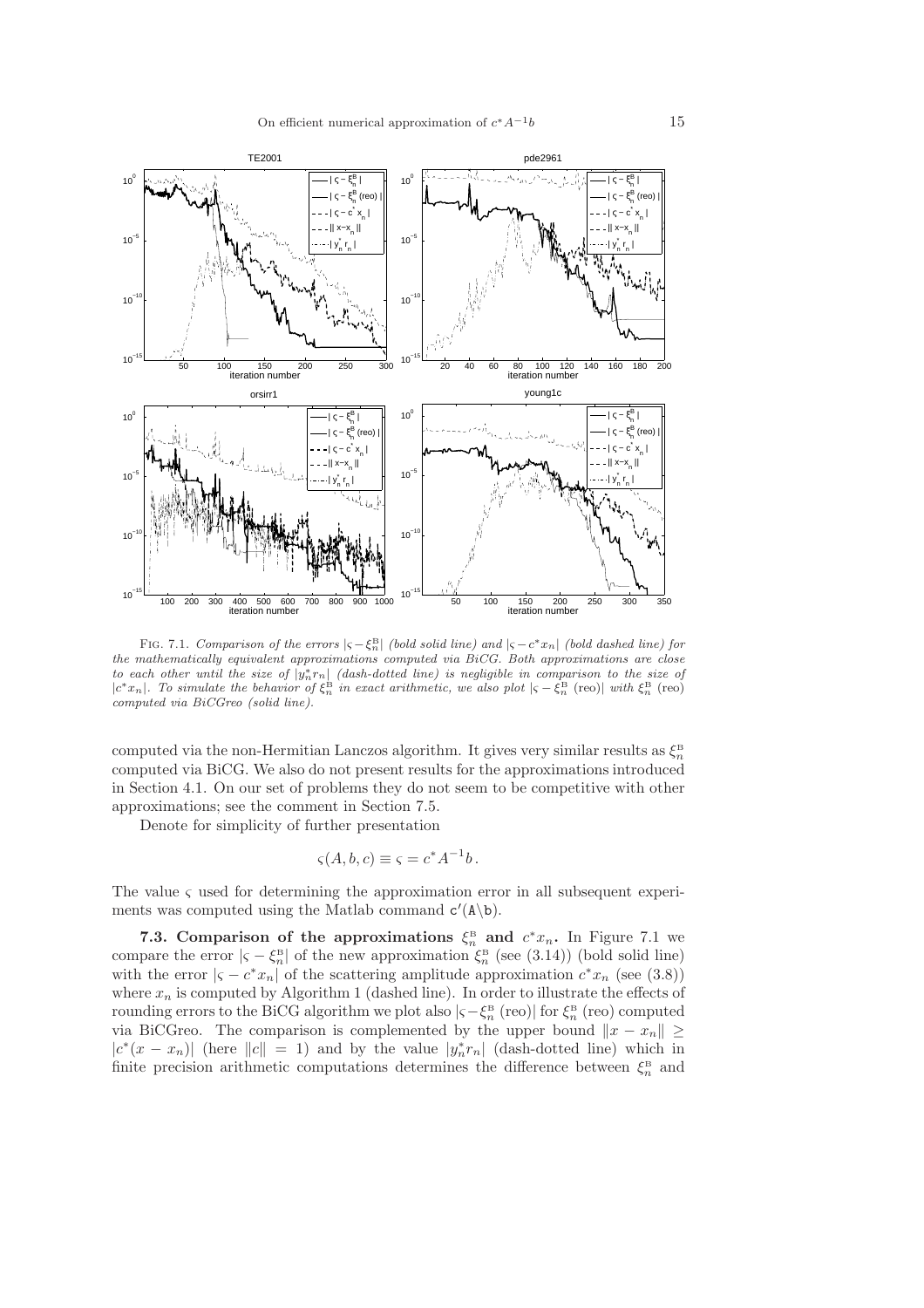

Fig. 7.2. *Inaccuracy in the equations (6.1), (6.2) and (6.3) for the quantities computed in finite precision arithmetic. For each equation we plot the absolute value of the difference of the terms on the left and on the right hand side.*

 $c^*x_n$ ; see (6.1) and (6.3). The dashed line coincides in all figures with the bold solid line until the bold solid line is crossed by the dash-dotted line. It is interesting that for the matrix pde2961 the approximations  $\xi_n^{\text{B}}$  (reo) and  $\xi_n^{\text{B}}$  almost coincide except for the fact that  $\xi_n^{\text{B}}$  (reo) exhibits larger maximal attainable accuracy (that can be attributed to additional accumulation of roundoff due to rebiorthogonalization). All our experiments confirm that the newly proposed approximation  $\xi_n^{\text{B}}$  should be preferred to computation of the scattering amplitude  $c^*x_n$ .

Figure 7.2 shows the inaccuracy of the equations  $(6.1)$ ,  $(6.2)$  and  $(6.3)$  for the quantities computed in finite precision arithmetic, as well as the loss of global biorthogonality in BiCG. While  $(6.1)$  and  $(6.3)$  are for all experiments using the matrices TE2001, pde2961, orsirr1 and young1c satisfied up to the inaccuracy remarkably close to machine precision, (6.2) is considerably violated due to the loss of biorthogonality.

7.4. BiCG and hybrid BiCG methods in approximation of  $c^*A^{-1}b$ . As explained in Section 3.2,  $\xi_n^B$  can be computed using hybrid BiCG methods. It is however well known that computing the BiCG coefficients accurately may represent in hybrid BiCG methods a problem. As stated in [46, p. 220], "In order to maintain the convergence properties of the BiCG component in hybrid BiCG methods, it is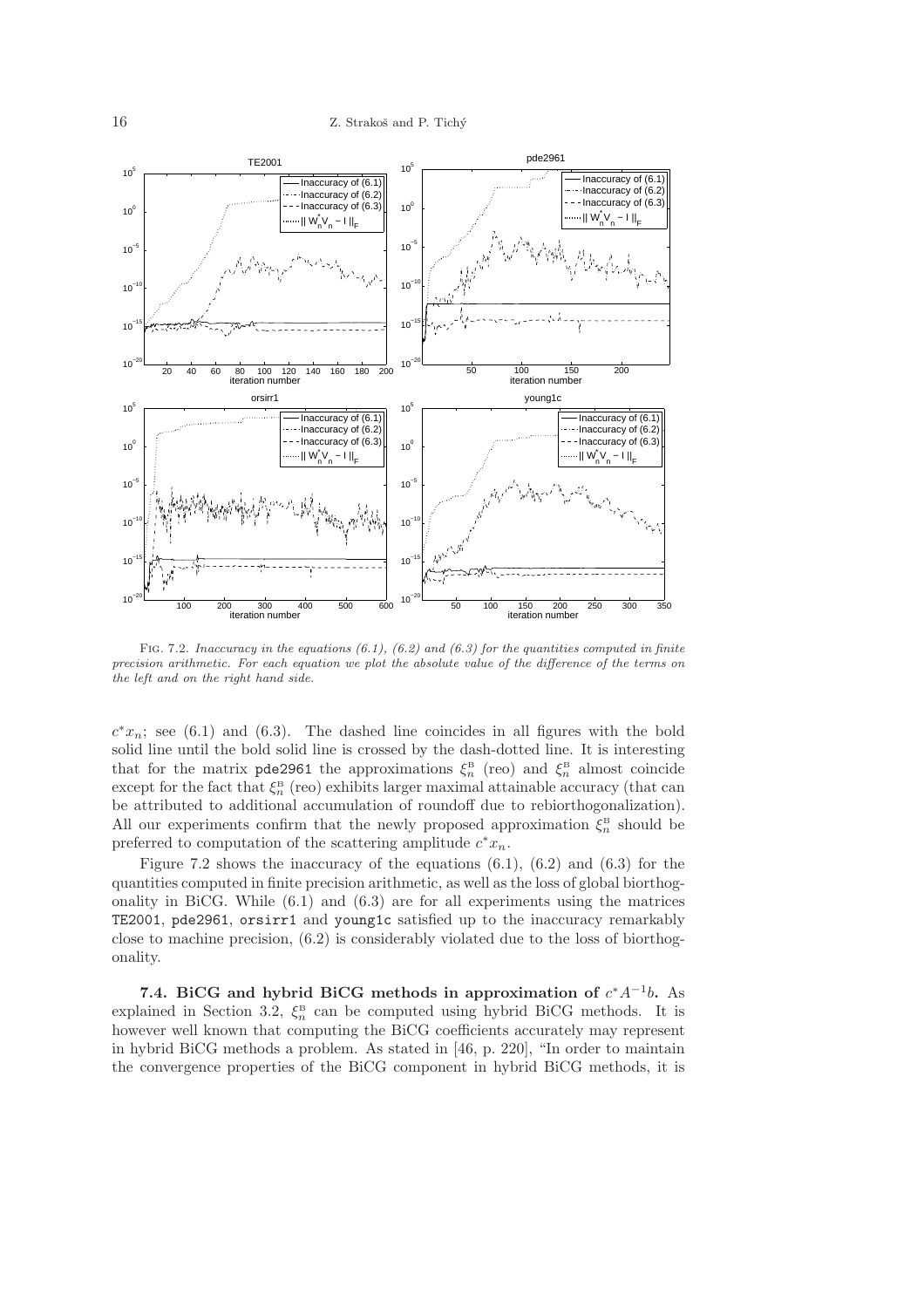

FIG. 7.3. *Comparison of errors*  $|\varsigma - \xi_{k/2}^{\text{B}}|$  *for the approximation*  $\xi_{k/2}^{\text{B}}$  *computed via BiCG* (bold  $solid line$ ),  $BiCGStab$  (dashed line),  $CGS$  (dotted line), and the error  $| \varsigma - \xi_{k/8}^{\rm B} |$  of the approximation ξ B *computed via BiCGStab(4) (squares). The approximations obtained using the hybrid BiCG*  $\sqrt{k}/8$ *methods are often significantly more affected by rounding errors than*  $\xi_{k/2}^{\text{B}}$  *computed via BiCG. Here* k *denotes the number of matrix-vector multiplications. For BiCG, BiCGStab and CGS we have*  $k = 2n$  *(two matrix-vector multiplications per iteration). The value*  $|\varsigma - \xi_{k/2}^{\text{B}}|$  *is plotted every second value of*  $k$ *. For BiCGStab*( $4$ ) the value  $|\varsigma - \xi_{k/8}^{\rm B}|$  is plotted every eights value of  $k$ .

necessary to select polynomial methods for the hybrid part that permit to compute the BiCG coefficients as accurately as possible". The difficulty in using hybrid BiCG methods for approximating the bilinear form  $c^*A^{-1}b$  is illustrated in Figure 7.3 for BiCGStab, CGS and BiCGStab(4). On the x-axis is the number of matrix-vector multiplications, that we denote by  $k$ . In all our computations we observed that for the hybrid BiCG methods the computed value  $\xi_n^{\text{B}}$  (see (3.20)) was always very close to the computed scattering amplitude  $c^* \mathbf{x}_n$ . This suggests that in hybrid BiCG methods both quantities are affected by rounding errors in a similar way. We observe that none of the hybrid BiCG methods perform in approximating the bilinear form  $c^*A^{-1}b$  better than  $\xi_n^B$  computed via BiCG. On the opposite, in most cases they perform significantly worse. Techniques suggested in [46] applied to BiCGStab did not lead to a substantial improvement of the computed BiCGStab approximations.

In order to get an insight into this observation, we plot (as an example) in the upper part of Figure 7.4 the norm of the error  $||x - x_n||$  (where x is determined via the Matlab command  $A\backslash B$ . Note that the approximations to the solution x lie for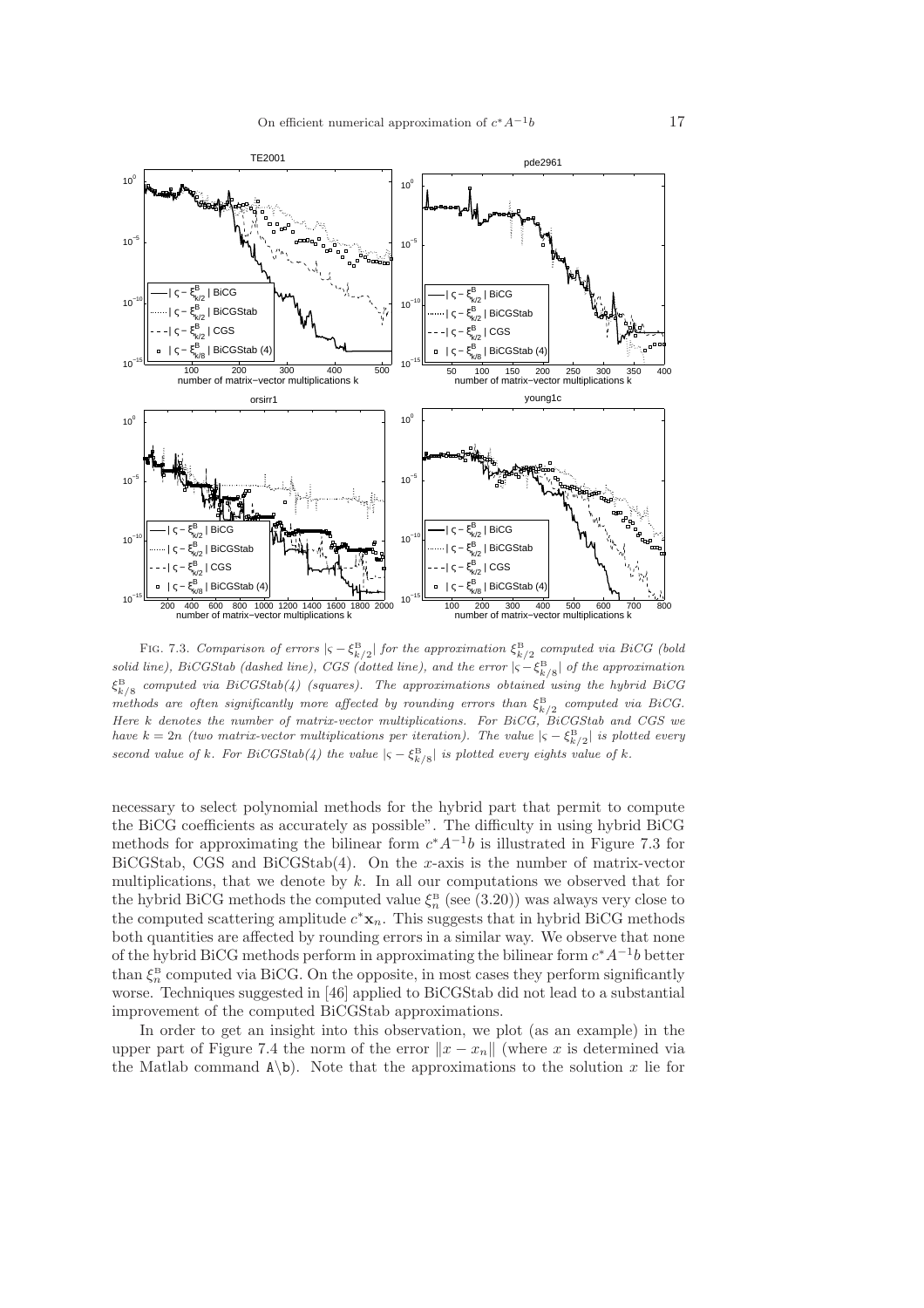

Fig. 7.4. *Euclidean norm of the error of the approximation to the solution of* Ax = b *computed via BiCG and various hybrid BiCG methods. While BiCG seems to be a winner in approximating the bilinear form* c <sup>∗</sup>A−<sup>1</sup> b *(see Figure 7.3), hybrid BiCG methods are often more efficient in solving the system*  $Ax = b$ *.* 

various methods in Krylov subspaces of various dimensions. In particular, the BiCG approximation  $x_n$  lies in  $\mathcal{K}_n(A, b)$ , the CGS and BiCGStab approximations  $x_n$  lie in  $\mathcal{K}_{2n}(A, b)$  and the BiCGStab(4) approximation  $\mathbf{x}_n$  lies in  $\mathcal{K}_{8n}(A, b)$ . For the matrix TE2001 BiCG outperforms the other methods even in computing the approximate solution to  $Ax = b$ , while for the matrix pde2961 it performs much worse than the hybrid BiCG methods, with BiCGStab(4) the winner. For **orsirr1** and young1c there is no clear winner (a more detailed comparison of BiCG and hybrid BiCG methods as linear algebraic solvers is out of the scope of this paper). Despite the fact that  $||x-x_n||$  is for pde2961 worst for the BiCG algorithm, the behaviour of  $|s_n^*(x-x_n)|$  still causes  $\xi_n^{\text{B}}$  to behave even in this case about as well as the approximations computed via the hybrid BiCG methods.

In conclusion, in our experiments (this paper gives a small sample of them) the  $\xi_n^{\text{B}}$  computed via BiCG was not outperformed by the approximations computed via the hybrid BiCG methods. In most examples  $\xi_n^B$  computed via BiCG performed significantly better.

7.5. Transformation to the Hermitian positive definite case. From the approaches described in Section 4, GLSQR performed in our experiments best both in terms of iteration count and in the number of matrix-vector multiplications. However,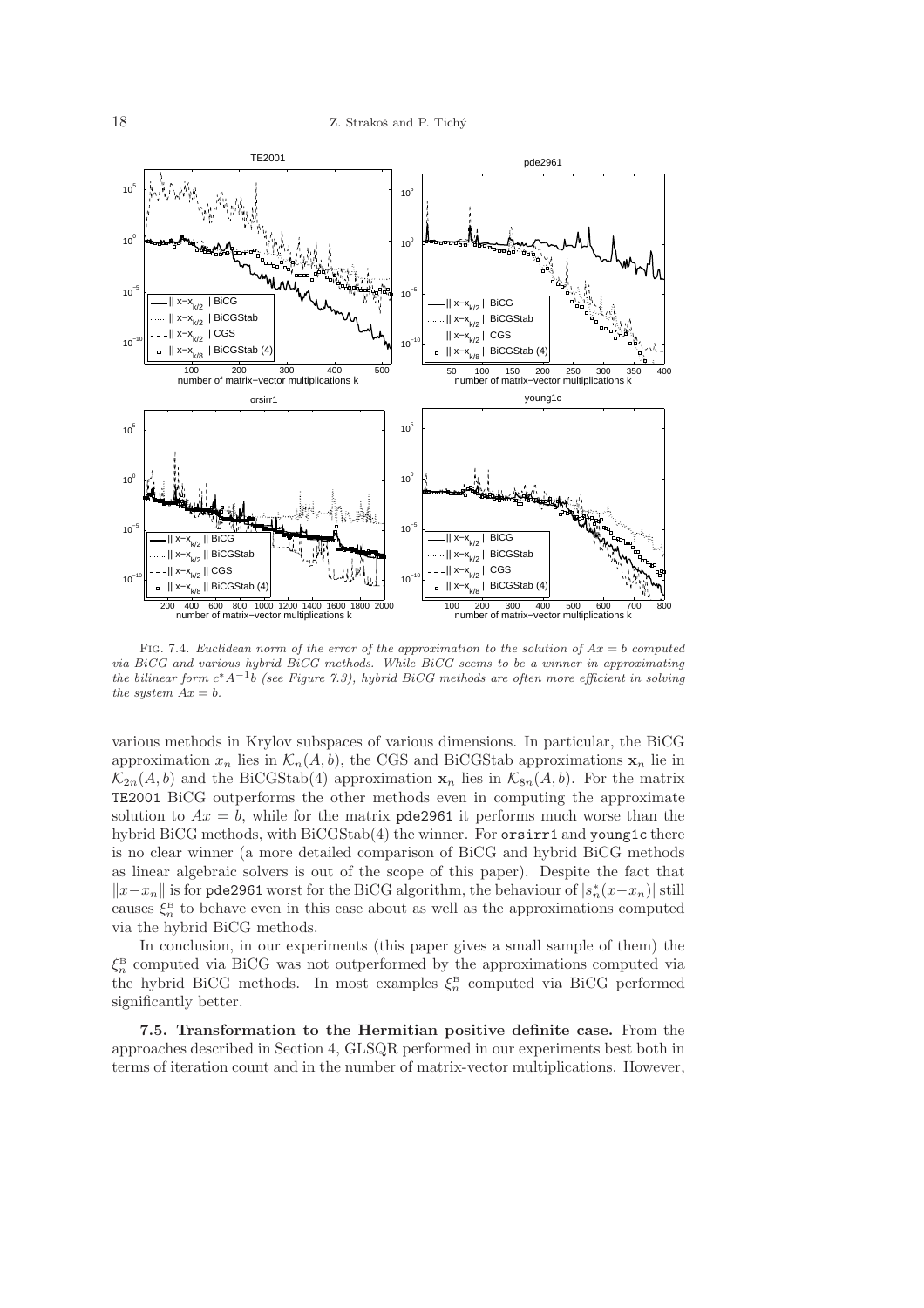

FIG. 7.5. *Comparison of errors for different approaches:*  $|\varsigma - \xi_n^{\text{B}}|$  (bold solid line) from Section  $3.1$  with  $\xi_n^{\text{B}}$  *computed via BiCG,*  $|\varsigma-\xi_n^{\text{B}}(reo)|$  *(solid line) with*  $\xi_n^{\text{B}}(reo)$  *computed via BiCGreo,*  $|\varsigma-\xi_n^{\text{A}}|$ *(dash-dotted line) with* ξ A <sup>n</sup> *computed via the modified Gram-Schmidt Arnoldi algorithm from Section* 3.3 and  $|\varsigma - \xi_n^{\text{G}}|$  (dots) with  $\xi_n^{\text{G}}$  computed via GLSQR from Section 4.3.

even GLSQR was in most cases rather slow, as documented below. This observation can not be explained by an effect of ill-conditioning of the matrix  $A^*A$  (in most of our experiments we used matrices with a moderate condition number). Results of further investigation of this topic will be reported elsewhere.

7.6. Comparison of approaches using different Krylov subspace methods. Figure 7.5 compares  $|\varsigma - \xi_n^{\text{B}}|$  with  $\xi_n^{\text{B}}$  (see (3.14)) from Section 3.1 computed via BiCG (bold solid line),  $|\varsigma - \xi_n^{\text{B}}|$  (reo)| with  $\xi_n^{\text{B}}$  (reo) computed via BiCGreo (solid line), the error  $|\varsigma - \xi_n^{\mathcal{A}}|$  with  $\xi_n^{\mathcal{A}}$  (see (3.24)) computed via the modified Gram-Schmidt Arnoldi algorithm from Section 3.3 (dash-dotted line) and the error  $|\varsigma - \xi_n^{\text{G}}|$  of the GLSQR approximation  $\xi_n^G$  (see (4.6)) from Section 4.3 (dotted line).

We observe that the methods behave differently for different problems. Among the methods using short recurrences, the newly proposed approximation  $\xi_n^{\text{B}}$  wins except for TE2001 where  $\xi_n^G$  performs slightly better ( $\xi_n^B$  (reo) is not considered a practical alternative). For other problems GLSQR approximation  $\xi_n^G$  performs rather poorly (please notice the "double lines" for the problems pde2961 and young1c). The approximation  $\xi_n^{\text{A}}$  computed via the MGS Arnoldi algorithm converges faster than the approximations based on short recurrences (except for young1c), but slower than  $\xi_n^{\text{B}}$  (reo). We emphasize that the cost of the Arnoldi iteration increases with the iter-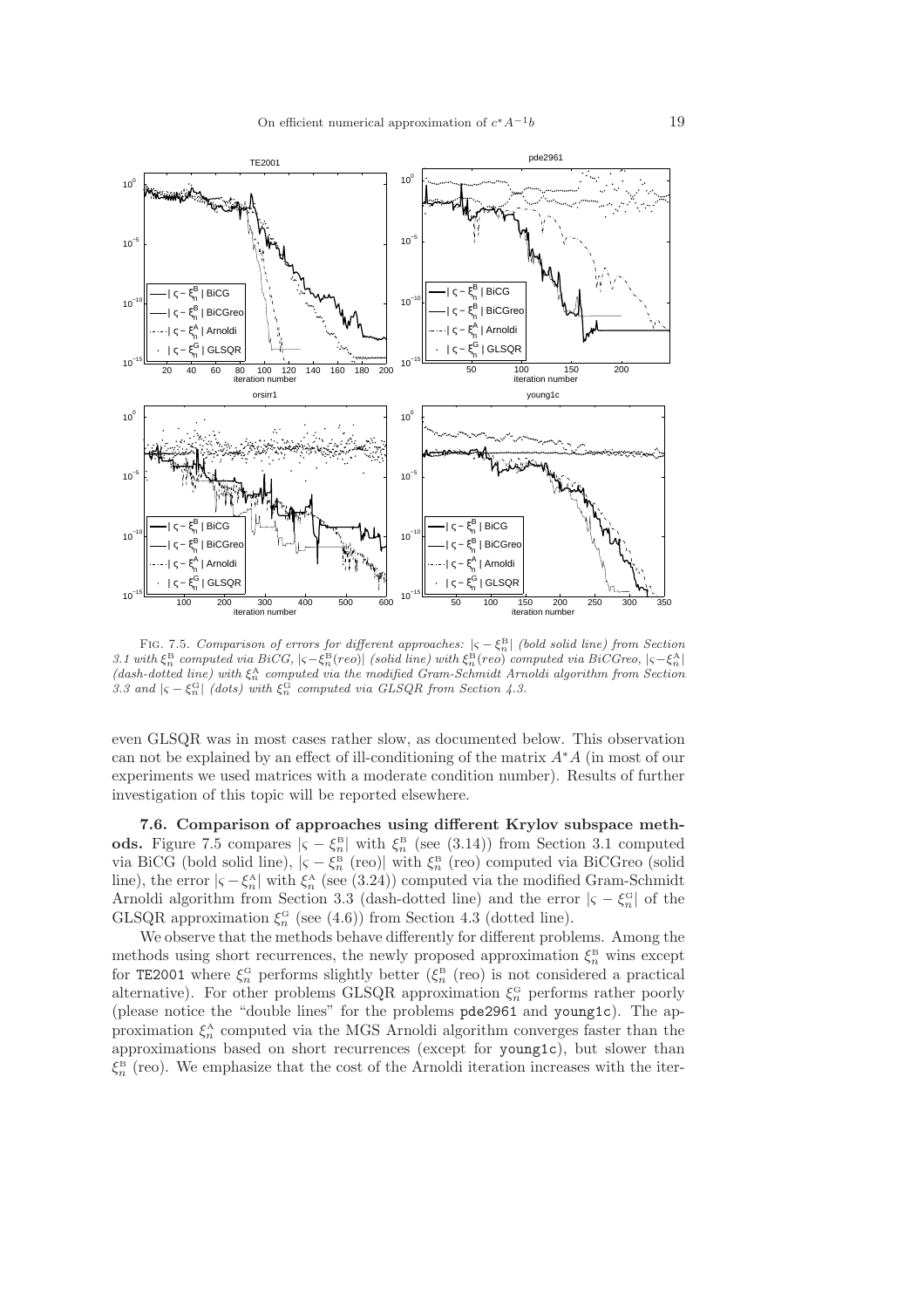

Fig. 7.6. *Comparison of errors for various approaches with preconditioning. The error of approximation computed via BiCG (bold solid line), BiCGStab (dashed line) and BiCGreo (solid line) are for some problems very close to each other.*

ation number n. The Arnoldi algorithm matches n moments, while the BiCG method 2n moments; see Sections 2.1, 2.2 and 3.1. Since the Arnoldi algorithm uses orthogonal projections while the BiCG method oblique projections, the smaller number of the matched moments alone does not explain the observed behaviour. The cost of computations can not be evaluated using matrix-vector products due to the fact that the other costs are for methods based on short recurrences (BiCG and GLSQR) and long recurrences (the Arnoldi algorithm) significantly different. In practical applications, the cost should be measured by computer time. At any case, our experiments suggest that the newly proposed  $\xi_n^{\text{B}}$  is highly competitive.

7.7. Preconditioning. In practice, iterative methods can not be used without efficient preconditioning. In Figure 7.6 we illustrate results of computations for the same approaches as in Figure 7.5 except for GLSQR which was skipped due to uncompetitive performance. (This does not mean, however, that GLSQR is in general uncompetitive. We were unable to make it work for our problems; the matter needs further investigation.) For TE2020 we used a special preconditioning tailored to the problem, for af23560 and young1c we used the incomplete Cholesky preconditioning with the drop tolerance  $5 \times 10^{-2}$  and  $10^{-2}$  respectively (they were found experimentally as good compromises between performance and fill-in). For the problem orsirr1 we used the incomplete Cholesky preconditioning with zero fill-in. We can observe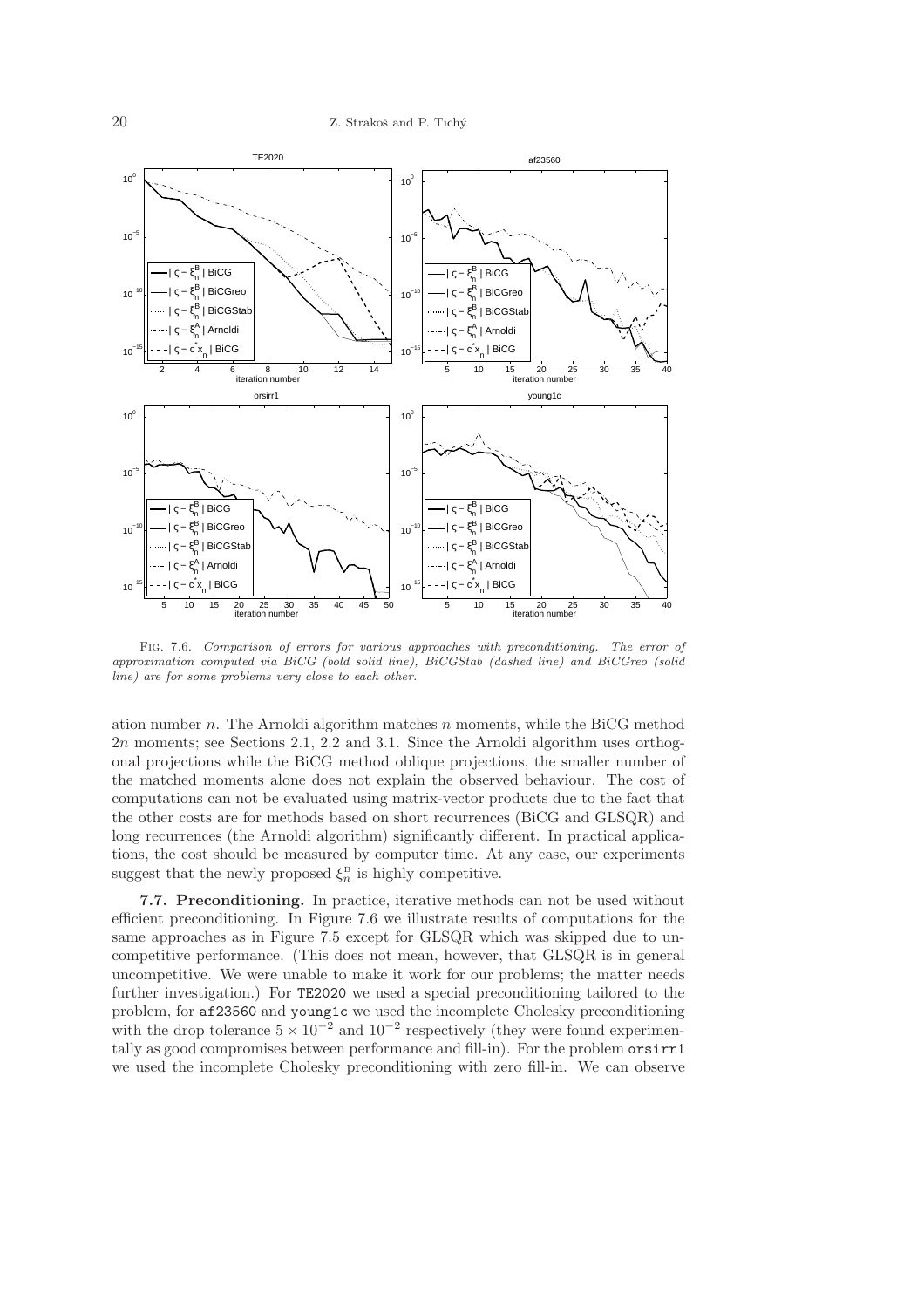that all approaches based on short recurrences, except for the scattering amplitude approximation  $c^*x_n$  computed via BiCG, are comparable (except for young1c they are very close or almost coincide with  $\xi_n^B$ ). They clearly outperform  $\xi_n^A$  in terms of iterations. If the number of iterations is small, the comparison on a real-world problem with a significant cost of the matrix-vector multiplication might, however, be more in favour of  $\xi_n^{\mathcal{A}}$  computed via the Arnoldi algorithm. It is worth to point out that due to long recurrences  $\xi_n^{\mathbf{A}}$  can safely be computed via the FOM method using  $c^*x_n$ ; see (3.24).

**8. Concluding remarks.** This paper proposes the new approximation  $\xi_n^{\text{B}}$  for the bilinear form  $c^*A^{-1}b$  and compares it to the existing approaches. We have linked the presented approximations to the matching moment properties of the Krylov subspace methods. While the maximal number of moments matched at step  $n$  of the Hermitian and non-Hermitian Lanczos algorithm and BiCG is 2n, the Arnoldi algorithm matches at step  $n$  only  $n$  moments. Matching  $2n$  moments using oblique projections, however, does not necessarily mean an advantage over using the Arnoldi algorithm with orthogonal projections (at the price of computing long recurrences) and matching  $n$  moments only. In practice, the cost evaluation must take into account specifics of the given application problem which determine, e.g., the cost of the matrix-vector products in relation to the cost of the iteration updates. Therefore the choice of an optimal approach (including a choice of stopping criteria) is applicationdependent. Nevertheless, the newly proposed approximation  $\xi_n^{\text{B}}$  (see (3.14)) is, in our opinion, highly competitive and it can be considered a good reference standard for any other possible approach. The approximation error can be estimated using techniques based on computing d additional iterations analogously to CG [52, Section 4]; see also [34, Section 5.3] and, in the context of constructing stopping criteria in numerical solution of PDEs, e.g., [1, 31]. The approximation  $\xi_n^{\text{B}}$  clearly outperforms the mathematically equivalent scattering amplitude approximation  $c^*x_n$ . Scattering amplitude approximations computed via short recurrences rely upon preserving global biorthogonality among the computed vectors. Their convergence is delayed due to rounding errors much more than convergence of the approximation  $\xi_n^{\text{B}}$ , and therefore they should not be used in practical computations.

Acknowledgement. The authors are indebted to Paul Van Dooren and Volker Mehrmann for their useful comments and to Gerard Meurant for his valuable suggestions. The presentation also benefits from the comments on the previous version of the manuscript given by Karen Willcox, and by the very valuable comments of three anonymous referees. The authors express their thanks to Margaret Wright for extraordinary detailed comments and advice.

#### REFERENCES

- [1] M. Arioli, *A stopping criterion for the conjugate gradient algorithms in a finite element method framework*, Numer. Math., 97 (2004), pp. 1–24.
- [2] Z. Bai, *Krylov subspace techniques for reduced-order modeling of large-scale dynamical systems*, Appl. Numer. Math., 43 (2002), pp. 9–44. 19th Dundee Biennial Conference on Numerical Analysis (2001).
- [3] C. Brezinski, *Projection Methods for Systems of Equations*, vol. 7 of Studies in Computational Mathematics, North-Holland Publishing Co., Amsterdam, 1997.
- [4] A. Bultheel and M. Van Barel, *Linear algebra, rational approximation and orthogonal polynomials*, vol. 6 of Studies in Computational Mathematics, North-Holland Publishing Co., Amsterdam, 1997.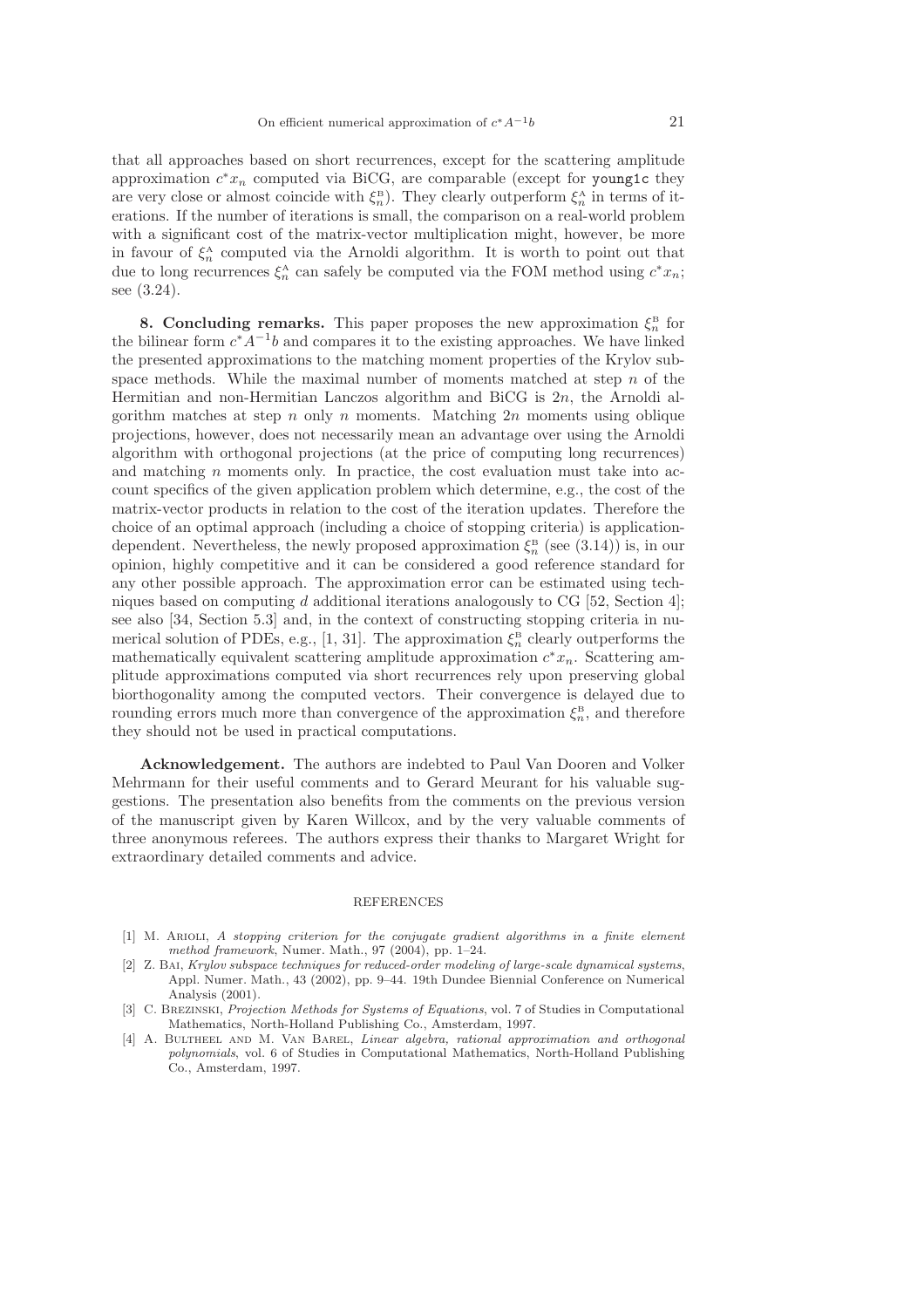#### 22 Z. Strakoš and P. Tichý

- [5] D. Calvetti, S.-M. Kim, and L. Reichel, *Quadrature rules based on the Arnoldi process*, SIAM J. Matrix Anal. Appl., 26 (2005), pp. 765–781 (electronic).
- [6] D. Calvetti, S. Morigi, L. Reichel, and F. Sgallari, *Computable error bounds and estimates for the conjugate gradient method*, Numer. Algorithms, 25 (2000), pp. 75–88. Mathematical journey through analysis, matrix theory and scientific computation (Kent, OH, 1999).
- [7] P. Chebyshev, *Sur les fractions continues*, (1855). Reprinted in Oeuvres I, 11 (Chelsea, New York, 1962), pp. 204–229.
- [8] G. Dahlquist, S. C. Eisenstat, and G. H. Golub, *Bounds for the error of linear systems of equations using the theory of moments*, J. Math. Anal. Appl., 37 (1972), pp. 151–166.
- [9] G. Dahlquist, G. H. Golub, and S. G. Nash, *Bounds for the error in linear systems*, in Semi-infinite programming (Proc. Workshop, Bad Honnef, 1978), vol. 15 of Lecture Notes in Control and Information Sci., Springer, Berlin, 1979, pp. 154–172.
- [10] R. Fletcher, *Conjugate gradient methods for indefinite systems*, in Numerical analysis (Proc 6th Biennial Dundee Conf., Univ. Dundee, Dundee, 1975), Springer, Berlin, 1976, pp. 73– 89. Lecture Notes in Math., Vol. 506.
- [11] R. W. Freund, *Model reduction methods based on Krylov subspaces*, Acta Numer., 12 (2003), pp. 267–319.
- [12] R. W. Freund and M. Hochbruck, *Gauss quadratures associated with the Arnoldi process and the Lanczos algorithm*, in Linear algebra for large scale and real-time applications, M. S. Moonen, G. H. Golub, and B. L. R. De Moor, eds., vol. 232 of NATO Advanced Science Institutes Series E: Applied Sciences, Dordrecht, 1993, Kluwer Academic Publishers Group, pp. 377–380.
- [13] K. Gallivan, E. Grimme, and P. Van Dooren, *Asymptotic waveform evaluation via a Lanczos method*, Appl. Math. Lett., 7 (1994), pp. 75–80.
- [14] G. Golub and W. Kahan, *Calculating the singular values and pseudo-inverse of a matrix*, J. Soc. Indust. Appl. Math. Ser. B Numer. Anal., 2 (1965), pp. 205–224.
- [15] G. H. Golub, *Some modified matrix eigenvalue problems*, SIAM Rev., 15 (1973), pp. 318–334.  $-$ , *Milestones in Matrix Computation: Selected Works of Gene H. Golub, with Commentaries*, Oxford Science Publications, Oxford University Press, Oxford, 2007. Edited by Raymond H. Chan, Chen Greif and Dianne P. O'Leary.
- [17] G. H. Golub and G. Meurant, *Matrices, moments and quadrature*, in Numerical analysis 1993 (Dundee, 1993), vol. 303 of Pitman Res. Notes Math. Ser., Longman Sci. Tech., Harlow, 1994, pp. 105–156.
- [18] G. H. Golub and G. Meurant, *Matrices, moments and quadrature. II. How to compute the norm of the error in iterative methods*, BIT, 37 (1997), pp. 687–705. Direct methods, linear algebra in optimization, iterative methods (Toulouse, 1995/1996).
- [19] G. H. Golub and G. Meurant, *Matrices, Moments and Quadrature With Applications*, Princeton University Press, USA, 2010.
- [20] G. H. Golub, M. Stoll, and A. Wathen, *Approximation of the scattering amplitude and linear systems*, Electron. Trans. Numer. Anal., 31 (2008), pp. 178–203.
- [21] G. H. GOLUB AND Z. STRAKOŠ, *Estimates in quadratic formulas*, Numer. Algorithms, 8 (1994), pp. 241–268.
- [22] G. H. Golub and C. F. Van Loan, *Matrix computations*, Johns Hopkins Studies in the Mathematical Sciences, Johns Hopkins University Press, Baltimore, MD, third ed., 1996.
- [23] R. G. GORDON, *Error bounds in equilibrium statistical mechanics*, J. Math. Physics, 9 (1968), pp. 655–663.
- [24] W. B. Gragg, *Matrix interpretations and applications of the continued fraction algorithm*, in Proceedings of the International Conference on Padé Approximants, Continued Fractions and Related Topics (Univ. Colorado, Boulder, Colo., 1972; dedicated to the memory of H. S. Wall), vol. 4, 1974, pp. 213–225.
- [25] A. Greenbaum, *Behavior of slightly perturbed Lanczos and conjugate-gradient recurrences*, Linear Algebra Appl., 113 (1989), pp. 7–63.
- [26] A. Greenbaum, *Estimating the attainable accuracy of recursively computed residual methods*, SIAM J. Matrix Anal. Appl., 18 (1997), pp. 535–551.
- [27] M. H. Gutknecht, *Variants of BICGSTAB for matrices with complex spectrum*, SIAM J. Sci. Comput., 14 (1993), pp. 1020–1033.
- [28] J. J. HENCH AND Z. STRAKOŠ, *The RCWA method—a case study with open questions and perspectives of algebraic computations*, Electron. Trans. Numer. Anal., 31 (2008), pp. 331– 357.
- [29] M. R. Hestenes and E. Stiefel, *Methods of conjugate gradients for solving linear systems*, J. Research Nat. Bur. Standards, 49 (1952), pp. 409–436 (1953).